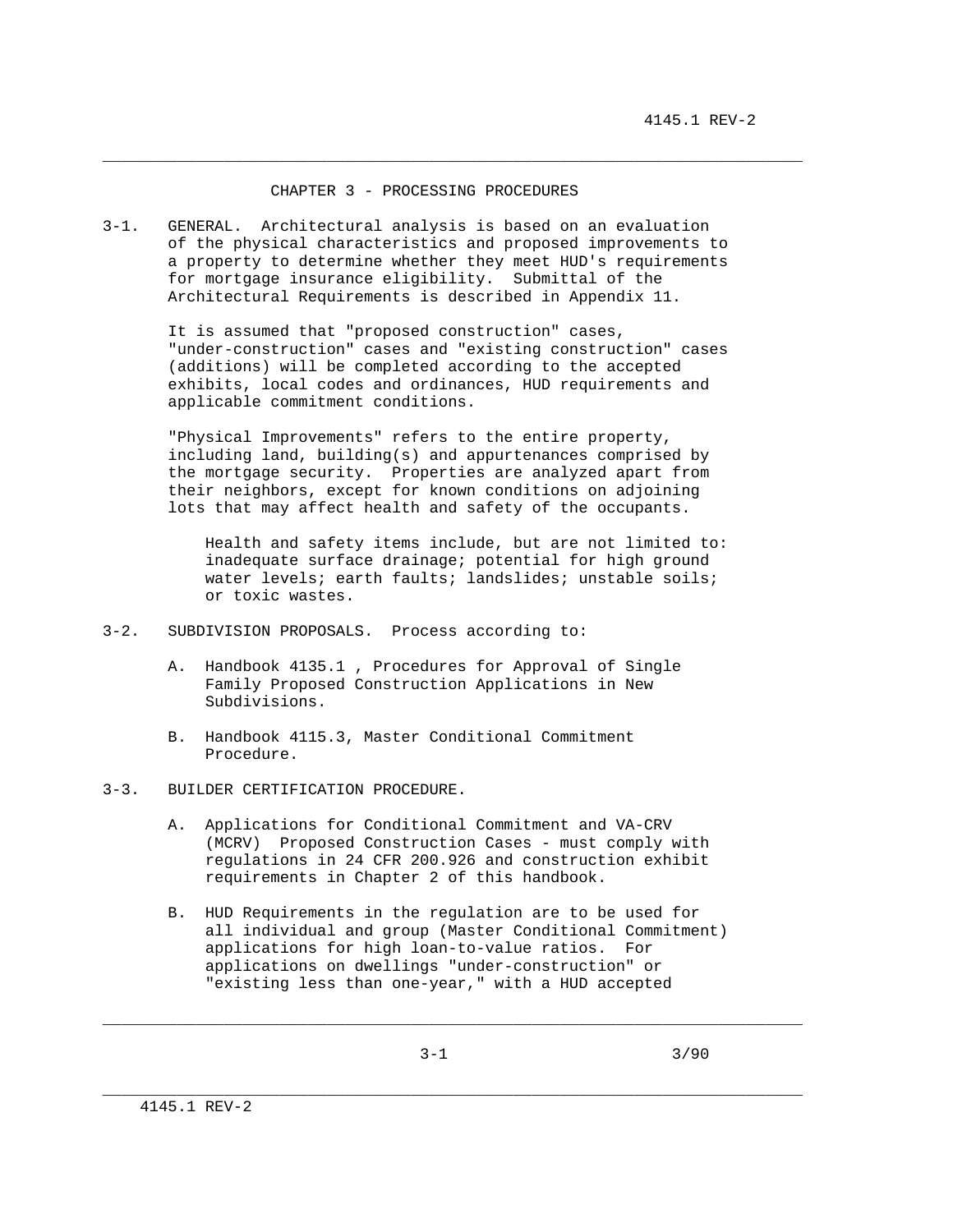$(3-3.B.)$ 

insured ten-year protection plan, see paragraph 6-3.

\_\_\_\_\_\_\_\_\_\_\_\_\_\_\_\_\_\_\_\_\_\_\_\_\_\_\_\_\_\_\_\_\_\_\_\_\_\_\_\_\_\_\_\_\_\_\_\_\_\_\_\_\_\_\_\_\_\_\_\_\_\_\_\_\_\_\_\_\_\_\_\_\_\_\_

 C. HUD Field Offices will accept certification (Form HUD 92541; see Appendix 2) by (1) the builder, and (2) a builder or the builder's architect or other qualified agent, for compliance with local or State building codes that were accepted by the HUD Field Office according to 24 CFR 200.926a or National Building Code criteria.

> The builder must certify on bottom portion of form on all cases. A builders agent may only certify on the top portion of the form.

 This certification process is mandatory for all properties receiving high loan to-value financing or on properties not yet completed at the time, the appraisal is requested. If future field reviews or homeowner complaints reveal a pattern of non-compliances, use procedure described in paragraph 3-3.K.2)f.

 The certification process will also be used for obtaining high loan-to-value ratios for dwellings covered by HUD accepted warranties (after construction has begun or the dwelling is existing-less than one-year old). Instructions are in paragraph 6-3 of this handbook.

- D. Mortgagee Responsibilities.
	- 1) Obtain current list of HUD accepted building codes.
	- 2) Ensure builder has attached the proper Builder's Certification (Form HUD 92541; see Appendix 2) and the Agreement to Executed a Builder's Warranty of Completion of Construction (Form HUD 92541-A) on the Front page of each set of plans prior to submitting application for conditional commitment.
		- a. It is not necessary for mortgagees to review the plans; however, lender should ensure that the required construction exhibits are present.

 Ensure builder is on the list of certified builders (See paragraph 3-3.K.3)). If builder is not on list, exhibits must be reviewed by HUD Field Office.

\_\_\_\_\_\_\_\_\_\_\_\_\_\_\_\_\_\_\_\_\_\_\_\_\_\_\_\_\_\_\_\_\_\_\_\_\_\_\_\_\_\_\_\_\_\_\_\_\_\_\_\_\_\_\_\_\_\_\_\_\_\_\_\_\_\_\_\_\_\_\_\_\_\_\_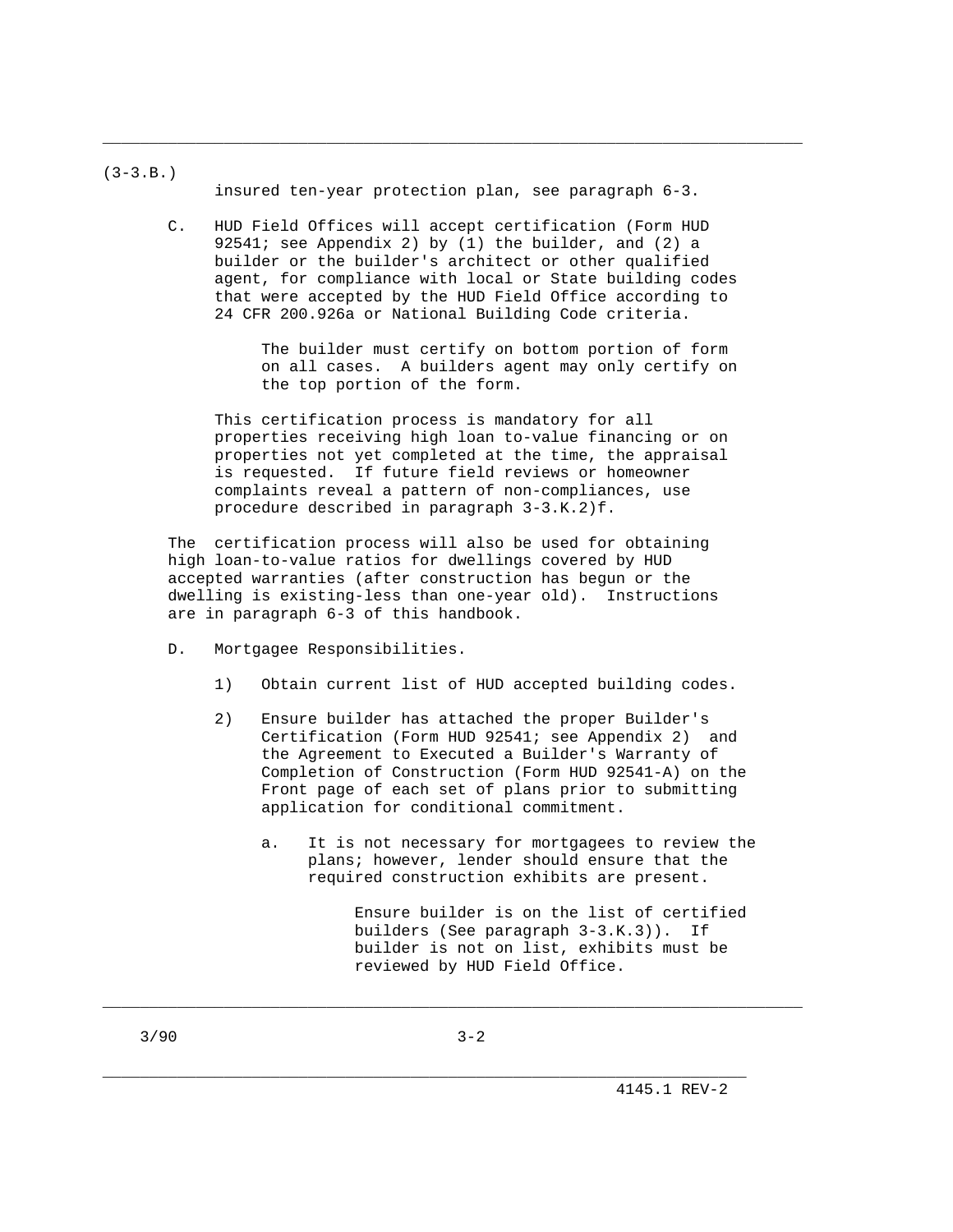4145.1 REV-2

(3-3.D.2)

 b. On individual proposed VA-CRV's, certifications must be attached to each case. On VA Master-CRV'S, certifications for each model type are required; copies of the certifications are placed in each file when converted to HUD. Plans need not accompany VA-CRV's.

\_\_\_\_\_\_\_\_\_\_\_\_\_\_\_\_\_\_\_\_\_\_\_\_\_\_\_\_\_\_\_\_\_\_\_\_\_\_\_\_\_\_\_\_\_\_\_\_\_\_\_\_\_\_\_\_\_\_\_\_\_\_\_\_\_\_\_\_\_\_\_\_\_\_\_

 Where applicable, submit the Warranty of Completion of Construction (Form HUD 92544) and the Addendum to the Warranty of Completion of Construction (Form HUD 92544-A);

- 3) Call HUD assignment desk for case number and fee appraiser's name;
- 4) Send the following to the fee appraiser:
	- a. Two sets of construction exhibits (with case number on the plans and certification attached). If builder wants a copy, submit three sets; and
	- b. Form HUD 92800, Application for Property Appraisal and Commitment;
- 5) If the Master Conditional Commitment procedure is used, see Handbook 4115.3 for instructions; and
- 6) Upon receipt of the "Inspection Copy" of the construction exhibits (after issuance of the Conditional Commitment/DE Statement of Appraised Value) send it to the fee inspector.

 Inspection Copy may be forwarded to builder for availability to the fee inspector at time of inspection. If 3 sets of exhibits were submitted in 4)a. above, "Builder's Copy" should be sent to builder.

- E. Builder Responsibility. Assure that construction exhibits comply with:
	- 1) Local, State, or model code requirements (see criteria in 24 CFR 200.926, Minimum Property Standards for One- and Two-Family Dwellings);

\_\_\_\_\_\_\_\_\_\_\_\_\_\_\_\_\_\_\_\_\_\_\_\_\_\_\_\_\_\_\_\_\_\_\_\_\_\_\_\_\_\_\_\_\_\_\_\_\_\_\_\_\_\_\_\_\_\_\_\_\_\_\_\_\_\_\_\_\_

 $3-3$   $3/90$ 

CHANGE 1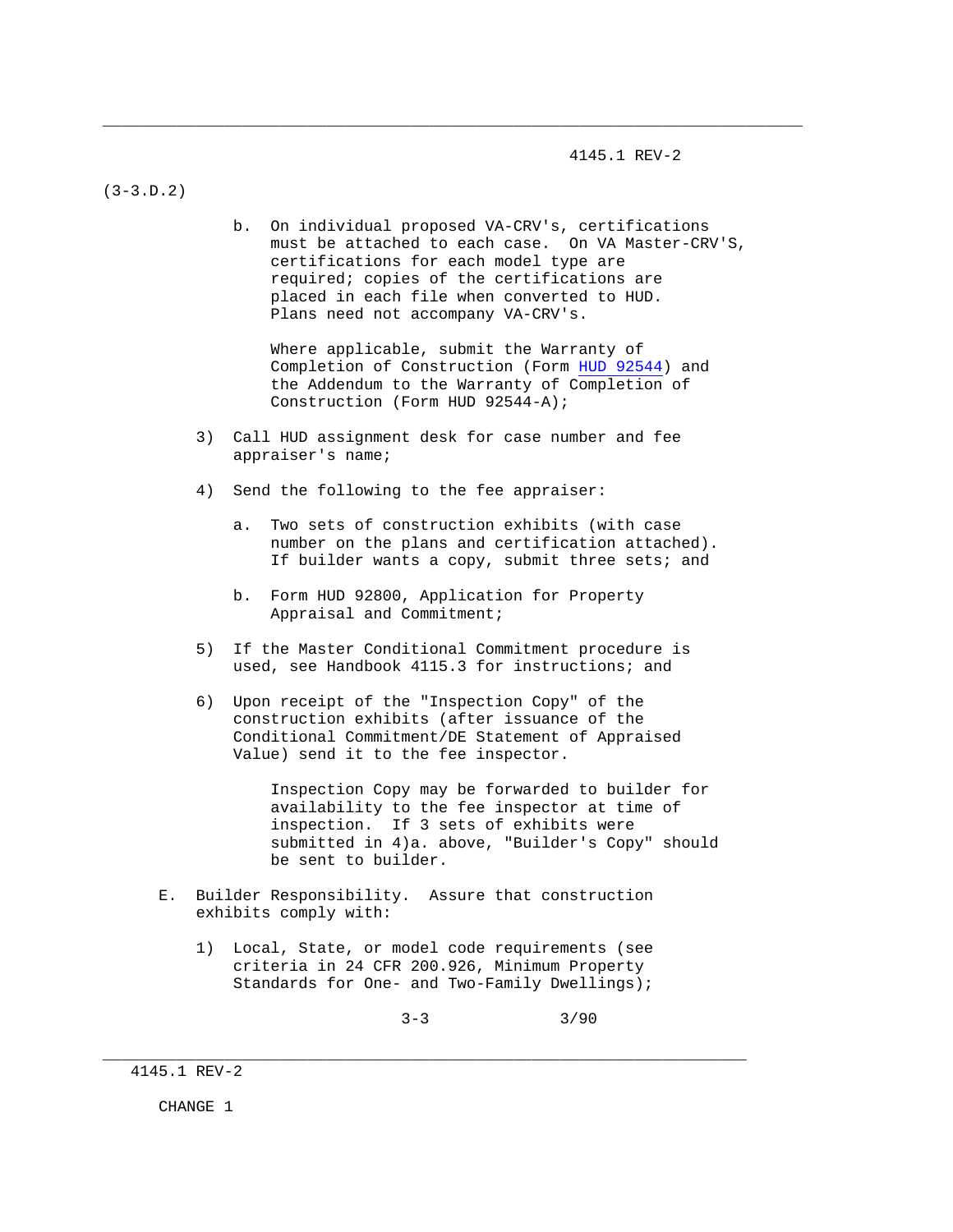$(3-3.E.)$ 

2) HUD requirements contained in 24 CFR 200.926d; and

3) Chapter 2 of this handbook (Architectural Exhibits).

 An original signed copy of the certification by the builder and/or the builder's agent (Form HUD 92541; see Appendix 2) is required by HUD and must be completed and attached to the cover sheet of the plans. Also complete Form HUD 92541-A, Agreement to Execute a Builder's Warranty of Completion of Construction (Form HUD 92541).

- F. Fee Appraiser Responsibilities.
	- 1) Assure that the construction exhibits in chapter 2 are sufficient to make an appraisal.

 Do not make the appraisal if the proper builders certification is not with each set of plans. Return to mortgagee.

 2) After completing the appraisal, forward 92800 package and two sets of construction exhibits to the HUD Field Office.

> For Direct Endorsement cases, return the appraisal package, including two sets of the construction exhibits, to the mortgagee. Send a copy of the appraisal to HUD.

- G. Assignment Clerk Responsibilities.
	- 1) Receive call from mortgagee requesting assignment of case number and name of appraiser.
		- a. If subdivision is not approved, no case number is to be assigned.
	- \* b. If subdivision is approved continue processing. \*

\_\_\_\_\_\_\_\_\_\_\_\_\_\_\_\_\_\_\_\_\_\_\_\_\_\_\_\_\_\_\_\_\_\_\_\_\_\_\_\_\_\_\_\_\_\_\_\_\_\_\_\_\_\_\_\_\_\_\_\_\_\_\_\_\_\_\_\_\_\_\_\_\_\_\_

 $2/92$  3-4

\_\_\_\_\_\_\_\_\_\_\_\_\_\_\_\_\_\_\_\_\_\_\_\_\_\_\_\_\_\_\_\_\_\_\_\_\_\_\_\_\_\_\_\_\_\_\_\_\_\_\_\_\_\_\_\_\_\_\_\_\_\_\_\_\_\_\_\_\_

4145.1 REV-2

 $(3-3.G.)$ 

 2) Enter information about the mortgagee and the property on CHUMS Receiving/Assignment Screen. CHUMS verifies that the mortgagee is eligible, assigns next available case number and a fee appraiser, unless assignment is delayed.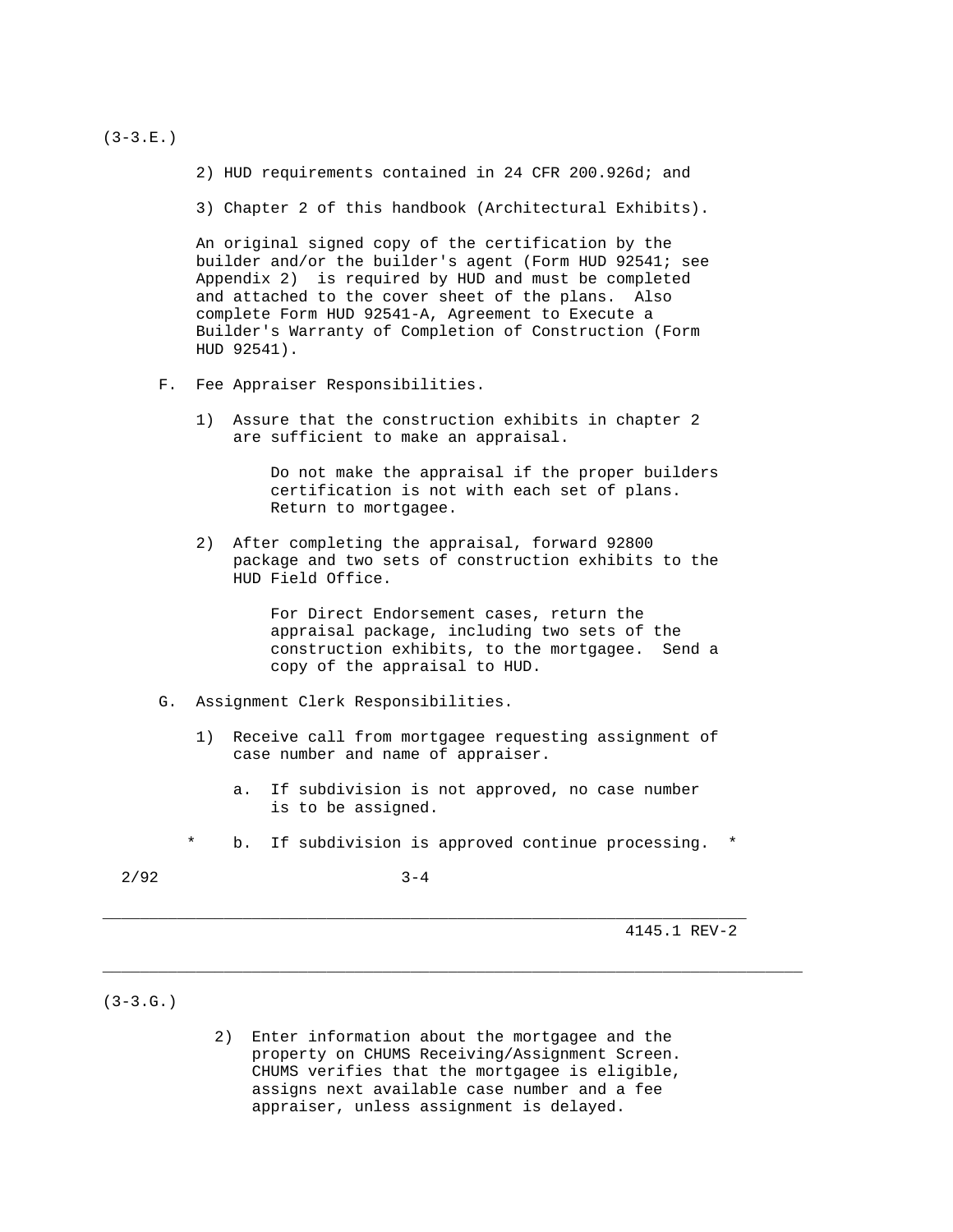CHUMS assigns the appraiser with the lowest caseload who can take assignments in that geographic area. Override the system, if appropriate.

- 3) Check the assigned number off the Available Case number listing.
- 4) Prepare and file case binder in pending file.
- H. Receiving Clerk Responsibilities.
	- 1) Upon receipt of the appraisal package:
		- a. Review the appraisal for completeness, ensure that all plans have the correct case number and the builder's certification (original signed copy) placed on them.
		- b. Date stamp appraisal and place all documents in appropriate case binder. Enter date received on CHUMS Appraisal Receiving Logging Screen.
			- 1. One set of construction exhibits on left side of the case binder.
			- 2. Form HUD 92800 (right side of case binder).
			- 3. One set of construction exhibits will be stamped "Inspection Copy," placed loose in the binder. If third set is submitted, stamp it "Builder's Copy."
	- 2) Forward case binder to:
		- a. The Valuation Branch if the builder is on the certified list (obtain list from A & E).
		- b. Architectural Branch if builder is not on certified list.

\_\_\_\_\_\_\_\_\_\_\_\_\_\_\_\_\_\_\_\_\_\_\_\_\_\_\_\_\_\_\_\_\_\_\_\_\_\_\_\_\_\_\_\_\_\_\_\_\_\_\_\_\_\_\_\_\_\_\_\_\_\_\_\_\_\_\_\_\_\_\_\_\_\_\_

\_\_\_\_\_\_\_\_\_\_\_\_\_\_\_\_\_\_\_\_\_\_\_\_\_\_\_\_\_\_\_\_\_\_\_\_\_\_\_\_\_\_\_\_\_\_\_\_\_\_\_\_\_\_\_\_\_\_\_\_\_\_\_\_\_\_\_\_\_\_\_\_\_\_\_

\_\_\_\_\_\_\_\_\_\_\_\_\_\_\_\_\_\_\_\_\_\_\_\_\_\_\_\_\_\_\_\_\_\_\_\_\_\_\_\_\_\_\_\_\_\_\_\_\_\_\_\_\_\_\_\_\_\_\_\_\_\_\_\_\_\_\_\_\_

 $3-5$   $3/90$ 

4145.1 REV-2

- (3-3.)
	- I. Review Appraiser Responsibilities. For each application requesting high loan-to-value ratio on a proposed or newly constructed property: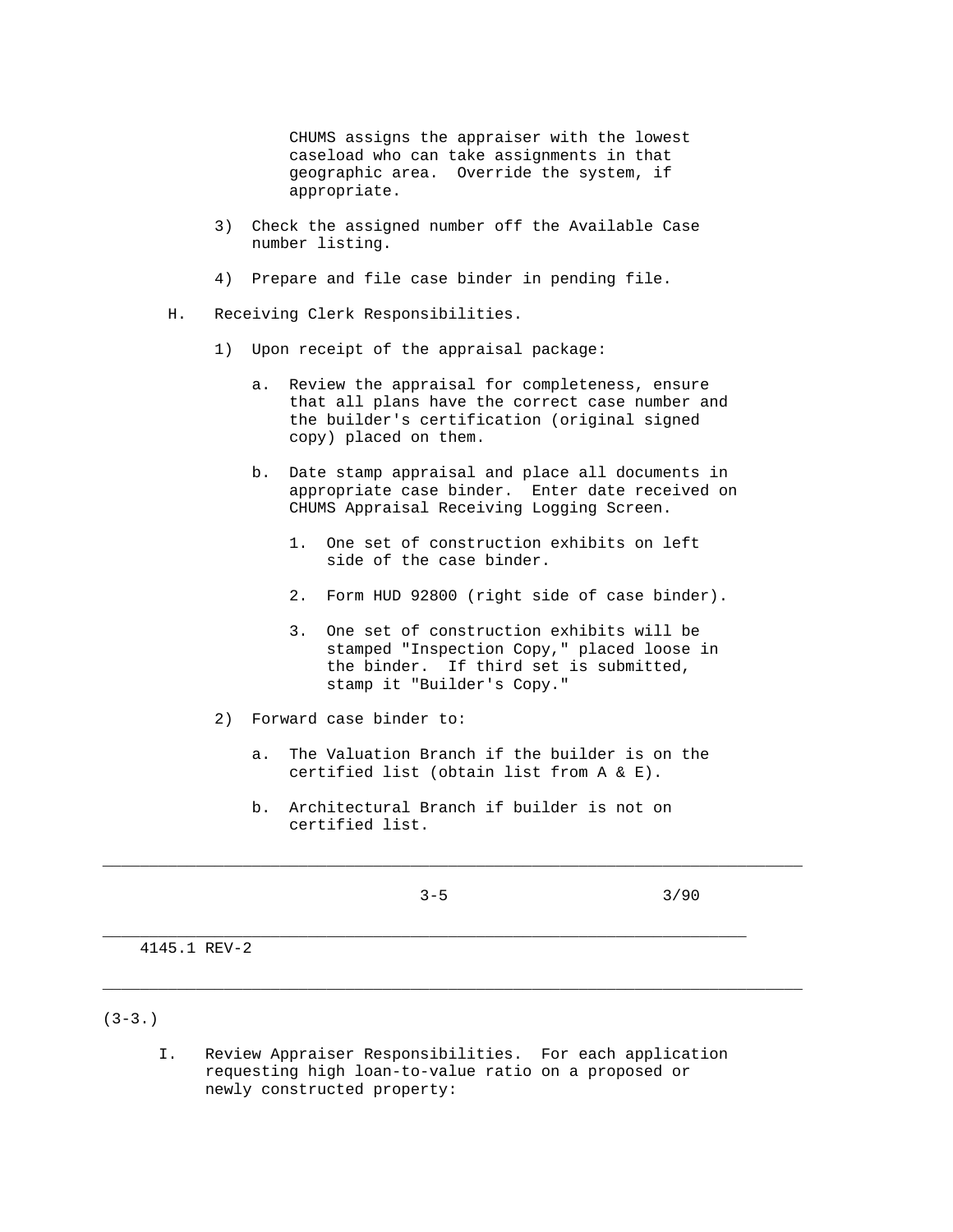- 1) Check to see that Form HUD 92541, Builder's Certification (original signed copy) and Form HUD 92541-A, Agreement to Execute a Builder's Warranty of Completion of Construction (original signed copy) is attached to the plans, properly completed and that the correct building code(s) was used.
- 2) Make a cursory review to determine if required exhibits have been submitted (see chapter 2). Missing exhibits (minor) should be listed as conditional commitment requirements;

 If construction exhibits are insufficient, suspend processing (use Form HUD 92026) or refer it to the Architectural Branch according to paragraph 3-3.K.2)f.

- 3) Review appraisal according to Handbook 4150.1. When completed, date and sign (include CHUMS ID number on appraisal report); and
- 4) Forward case binder to Commitment Clerk.
- J. Commitment Clerk Responsibilities.
	- 1) Review the case binder for any specific commitment conditions set forth by the Valuation Branch or the Architectural Branch;
	- 2) Enter information on CHUMS Appraisal Disposition Screen about property, any commitment conditions, assignment of fee inspector (include address and telephone number) or, if applicable, reasons for rejection;
	- 3) Print a Conditional Commitment (Form HUD 92800.5B) or prepare a Report on Application (Form HUD 92026);

\_\_\_\_\_\_\_\_\_\_\_\_\_\_\_\_\_\_\_\_\_\_\_\_\_\_\_\_\_\_\_\_\_\_\_\_\_\_\_\_\_\_\_\_\_\_\_\_\_\_\_\_\_\_\_\_\_\_\_\_\_\_\_\_\_\_\_\_\_\_\_\_\_\_\_

\_\_\_\_\_\_\_\_\_\_\_\_\_\_\_\_\_\_\_\_\_\_\_\_\_\_\_\_\_\_\_\_\_\_\_\_\_\_\_\_\_\_\_\_\_\_\_\_\_\_\_\_\_\_\_\_\_\_\_\_\_\_\_\_\_\_\_\_\_\_\_\_\_\_\_

 $3/90$   $3-6$ 

\_\_\_\_\_\_\_\_\_\_\_\_\_\_\_\_\_\_\_\_\_\_\_\_\_\_\_\_\_\_\_\_\_\_\_\_\_\_\_\_\_\_\_\_\_\_\_\_\_\_\_\_\_\_\_\_\_\_\_\_\_\_\_\_\_\_\_\_\_

4145.1 REV-2

# $(3-3J.)$

- 4) Send to the mortgagee:
	- a. Conditional commitment;
	- b. Inspection copy of construction exhibits; and
	- c. Builder's copy if third set was submitted in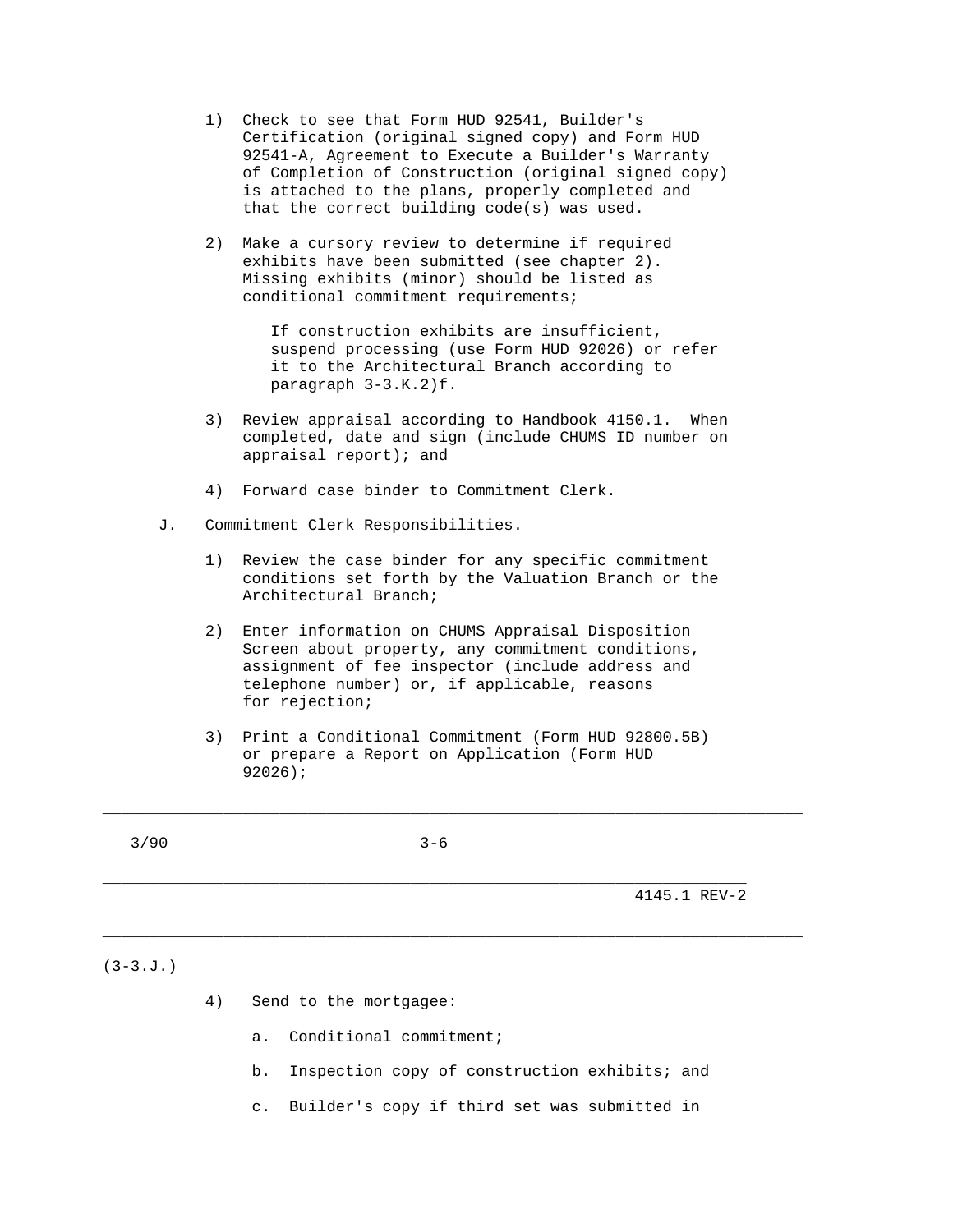paragraph 3-3.4)a.

- 5) Daily, provide Architectural Branch with case numbers and the builder's name from all commitments issued on proposed construction cases (include names of builders who requested high loan-to-value financing with a HUD accepted insured ten-year protection plan; and
- 6 Forward case binder to files.
- K. Architectural Staff Responsibilities.
	- 1) Obtain copies of State and local codes and compare table of contents with criteria in 24 CFR 200.926a (see Appendix 3).

 Maintain a list of acceptable, partially acceptable, and unacceptable codes by locality. Give to Valuation Branch, approved mortgagees and, upon request, to builders. Provide up-to-date list to Regional Office semi-annually.

- 2) Completely review the first submission of construction exhibits, for each builder, for compliance with the HUD standards in 24 CFR 200.926d "Construction Requirements" (not the accepted local, state or national building code). See Appendix 8.
	- a. Ensure all construction exhibits (see paragraph 2-2) are present and that the exhibits are sufficient to make an inspection of the property.

 Fee inspectors should review plans for compliance with applicable building codes.

 $3-7$  3/90 \_\_\_\_\_\_\_\_\_\_\_\_\_\_\_\_\_\_\_\_\_\_\_\_\_\_\_\_\_\_\_\_\_\_\_\_\_\_\_\_\_\_\_\_\_\_\_\_\_\_\_\_\_\_\_\_\_\_\_\_\_\_\_\_\_\_\_\_\_ 4145.1 REV-2

\_\_\_\_\_\_\_\_\_\_\_\_\_\_\_\_\_\_\_\_\_\_\_\_\_\_\_\_\_\_\_\_\_\_\_\_\_\_\_\_\_\_\_\_\_\_\_\_\_\_\_\_\_\_\_\_\_\_\_\_\_\_\_\_\_\_\_\_\_\_\_\_\_\_\_

\_\_\_\_\_\_\_\_\_\_\_\_\_\_\_\_\_\_\_\_\_\_\_\_\_\_\_\_\_\_\_\_\_\_\_\_\_\_\_\_\_\_\_\_\_\_\_\_\_\_\_\_\_\_\_\_\_\_\_\_\_\_\_\_\_\_\_\_\_\_\_\_\_\_\_

 $(3-3.K.2)$ 

- b. Review Form HUD 92541, Builder's Certification, and Form HUD 92541-A, Agreement to Execute a Builder's Warranty of Completion of Construction to assure that the applicable building code(s) and HUD construction requirements were properly listed.
- c. Amend exhibits, wherever possible, show minor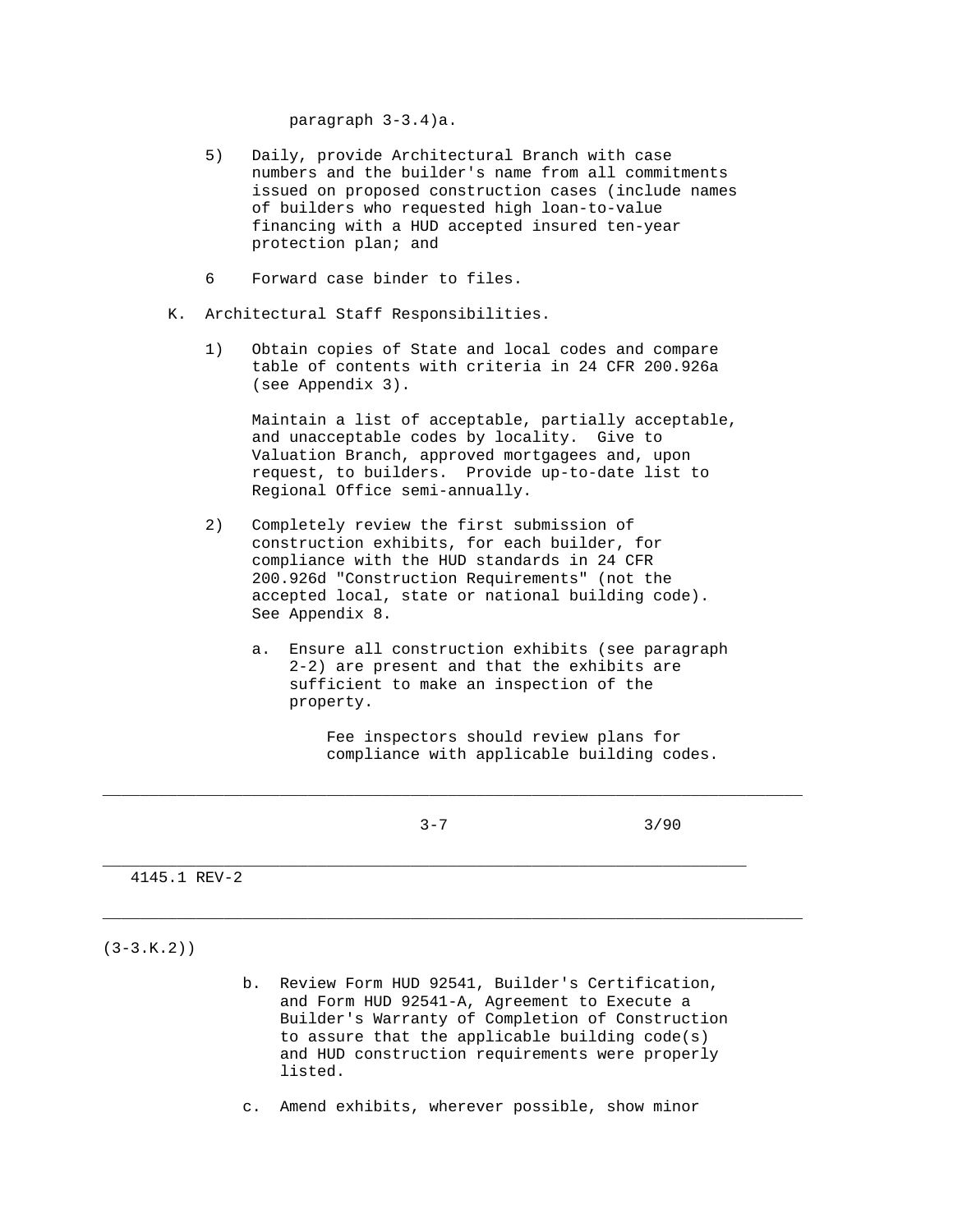non-compliances (or omissions) with HUD standards to avoid rejection of the case. Notify builders of any non-compliances.

- 1. Amendments made during processing will be in color "red" with the initial "HUD" for ease in identifying the changes.
- 2. When an Amendment Sheet is used, the non-compliance items are keyed to the items on the sheet.
- 3. A special condition of the commitment (see paragraph 3-6.C.) can be made if amending of exhibits is not feasible. Enter on Conditional Commitment or reference on form and attach conditions to it.
- 4. When contradictory or alternate items (materials, options, etc.) are included in the construction exhibits, the one customarily used in the industry is retained and the other deleted.
- d. Design recommendations for reasonable and practical improvements can be provided as rough sketches on tracing paper or on the exhibits.
	- 1. Clearly distinguish as recommendations, and not amendments.
	- 2. Record comments on all exhibits.
- e. If a builder's submission is acceptable, post-review future applications from the builder (see 4) below).

| 3/90<br>$3 - 8$ |  |  |
|-----------------|--|--|
|-----------------|--|--|

\_\_\_\_\_\_\_\_\_\_\_\_\_\_\_\_\_\_\_\_\_\_\_\_\_\_\_\_\_\_\_\_\_\_\_\_\_\_\_\_\_\_\_\_\_\_\_\_\_\_\_\_\_\_\_\_\_\_\_\_\_\_\_\_\_\_\_\_\_

\_\_\_\_\_\_\_\_\_\_\_\_\_\_\_\_\_\_\_\_\_\_\_\_\_\_\_\_\_\_\_\_\_\_\_\_\_\_\_\_\_\_\_\_\_\_\_\_\_\_\_\_\_\_\_\_\_\_\_\_\_\_\_\_\_\_\_\_\_\_\_\_\_\_\_

4145.1 REV-2

## $(3-3.K.2)$

- f. If a builder's submission is unacceptable, note deficiencies on Form HUD 92026, Report on Application.
	- 1. The Director of Housing can require that a licensed architect or engineer certify future submissions and prohibit the builder from certifying the plans, if continuing reviews, or homeowner complaints, show that builder certified erroneously on major items .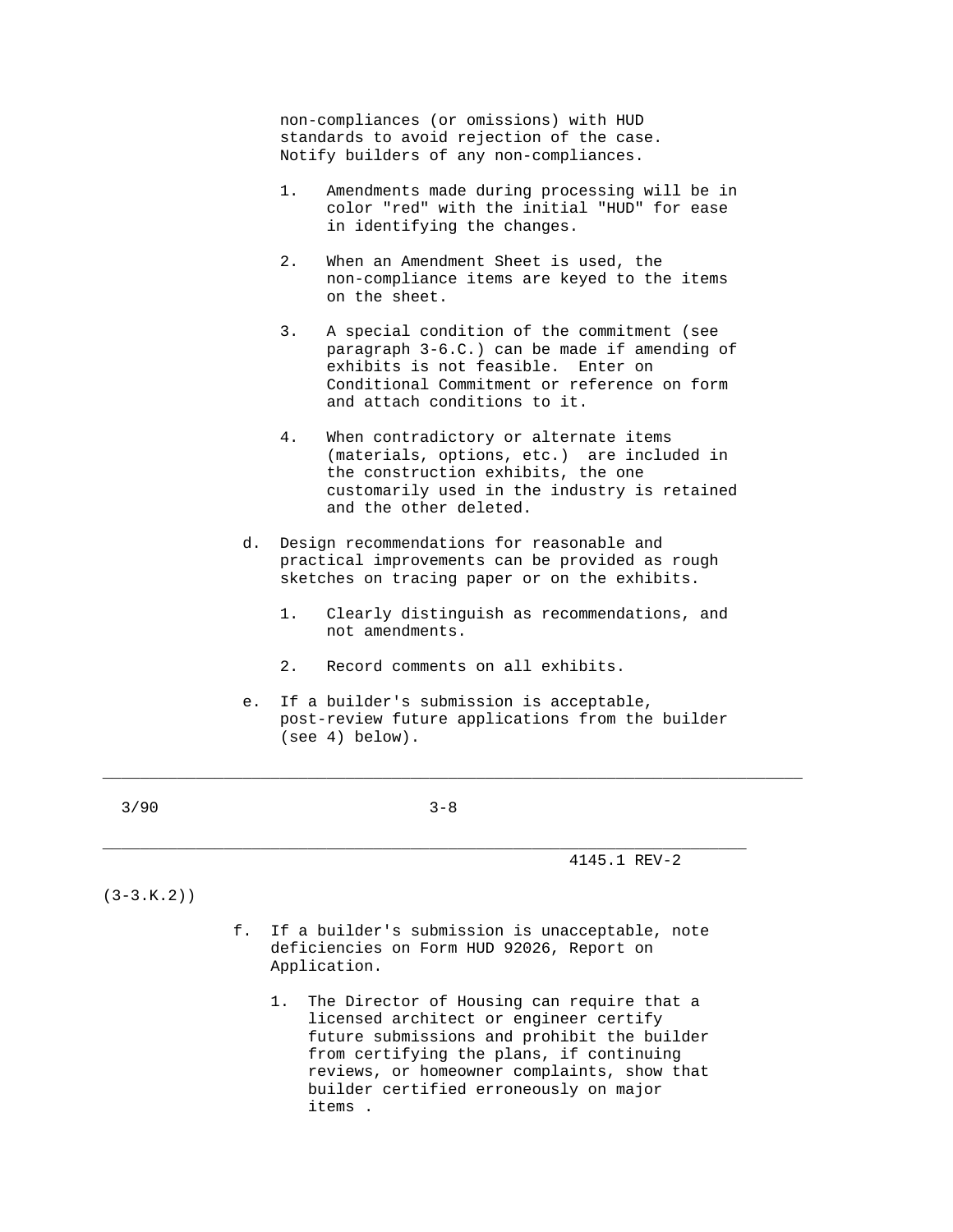- 2. If problems continue, use Limited Denial of Participation (LDP) procedures in 24 CFR, Part 24, Subpart D (note  $24.6(a)(6)$ ).
- 3) Maintain a current list of builders that have acceptably certified. Distribute to the Valuation Branch, receiving clerk, to mortgagees and, upon request, to builders. Builders that have converted cases from VA-CRV's (or MCRV'S) or are requesting high loan-to-value ratios with a HUD accepted ten-year protection plan should not be placed on the list (See paragraph 3-3.D.2)b.).

 List should provide the complete name under which the builder is certified and the names of the individuals authorized to sign for the builder .

 Builders who are rejected on their first submission of a case should not be placed on the list upon resubmission of that case. To be placed on the list, submission should be correct initially.

 Do not place a builder on the list if it is known that he/she will not build more than one house per year. Homeowners acting as the builder should not be placed on the list.

 Review the builders list yearly. If a builder has not done business with HUD within a 12 month period, remove them from the list.

 $3-9$   $3/90$ 

4145.1 REV-2

CHANGE 1

 $(3-3.K.)$ 

 4) Post-Commitment Reviews (Form HUD 92542; see Appendix 4) can be initiated by Chief Architect if a builder is not properly certifying. Review can only determine compliance with the construction requirements of 200.926d.

\_\_\_\_\_\_\_\_\_\_\_\_\_\_\_\_\_\_\_\_\_\_\_\_\_\_\_\_\_\_\_\_\_\_\_\_\_\_\_\_\_\_\_\_\_\_\_\_\_\_\_\_\_\_\_\_\_\_\_\_\_\_\_\_\_\_\_\_\_

- a. Notify mortgagee and builder in writing of any non-compliances. Send copy to fee inspector.
- b. Place copy in builder's file. Documentation of the file is necessary if the Director of Housing requires a registered architect or engineer to certify the plans or a LDP is issued.

5) Post-Endorsement Reviews (Form HUD 92542; see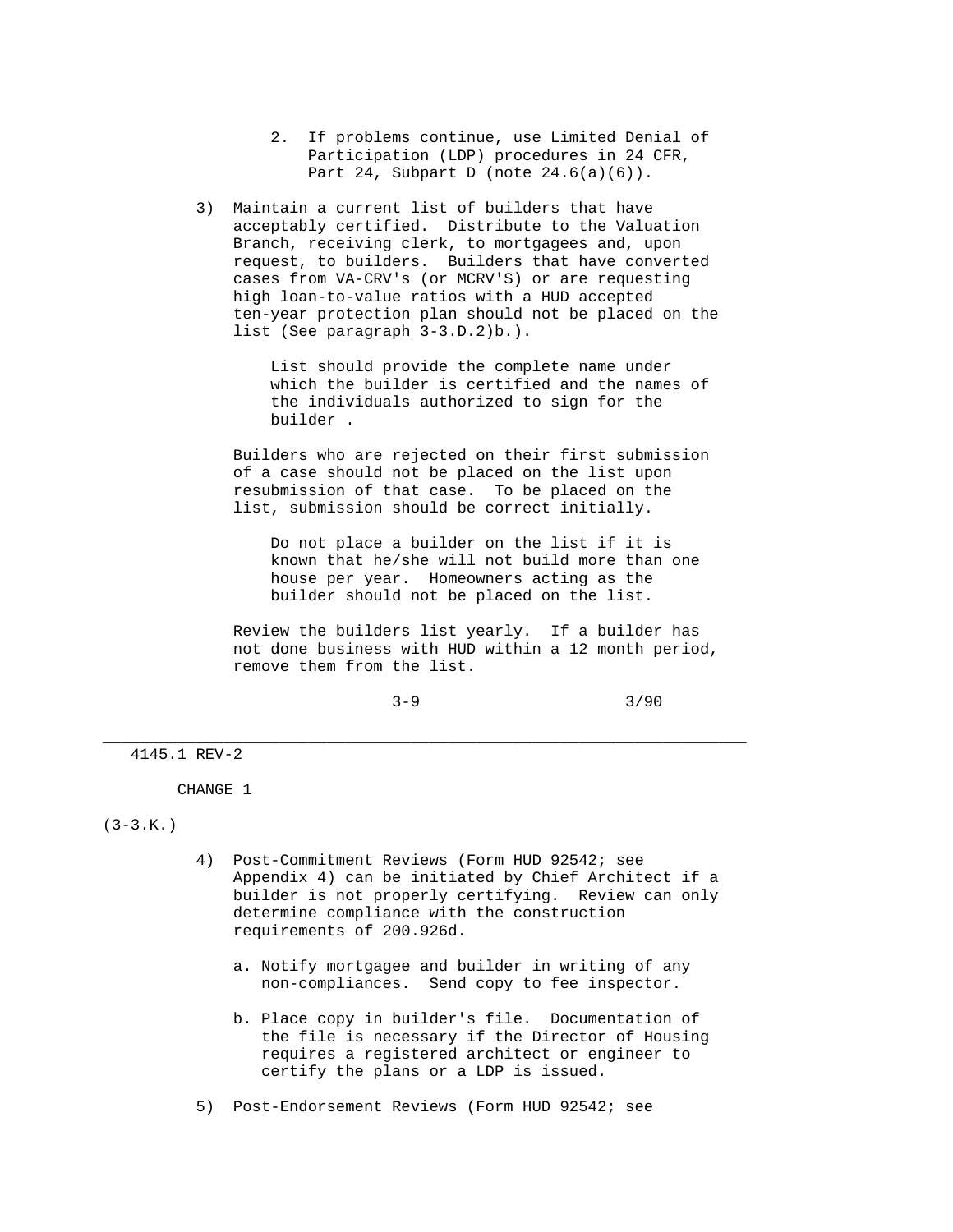Appendix 4) are completed on Direct Endorsement Lenders according to instructions in HUD Handbook 4000.4. The review can only determine compliance with construction requirements in 200.926d.

- If the review finds the builder to have acceptably certified, note on the Underwriting Report (Form HUD 54118) "Builder Certification rated Good, Form HUD 92542 not required." If builder needs comment or guidance, note on Underwriting Report, "See attached Form HUD 92542;" maintain a copy in builder's file and send a copy directly to builder.
- L. Master Conditional Commitment (MCC). This procedure may be used by all builders who want HUD insured financing available for a group of five or more lots within a subdivision. See HUD Handbook 4115.3 for additional instructions. Builders Certification (Form HUD 92541) and the Agreement to Execute a Builder's Warranty of Completion of Construction (Form HUD 92541-A) must be attached to front cover of each set of construction exhibits. Copy of certification must be included with closing documents for each case.
	- 1) Builders who do not use the MCC process will submit an application for each individual case (with all exhibits).
	- 2) After MCC is issued, Valuation Branch delivers construction exhibits to the Architectural Branch for review and for establishing the "basic case" file (use Form HUD 92014d) for each model type.

\_\_\_\_\_\_\_\_\_\_\_\_\_\_\_\_\_\_\_\_\_\_\_\_\_\_\_\_\_\_\_\_\_\_\_\_\_\_\_\_\_\_\_\_\_\_\_\_\_\_\_\_\_\_\_\_\_\_\_\_\_\_\_\_\_\_\_\_\_

\_\_\_\_\_\_\_\_\_\_\_\_\_\_\_\_\_\_\_\_\_\_\_\_\_\_\_\_\_\_\_\_\_\_\_\_\_\_\_\_\_\_\_\_\_\_\_\_\_\_\_\_\_\_\_\_\_\_\_\_\_\_\_\_\_\_\_\_\_

4145.1 REV-2

 $(3-3.L.2)$ 

- a. On a post-commitment basis, A & E reviews each "basic model" for compliance with exhibit requirements in chapter 2 and HUD standards in 24 CFR 200.926d (Also see Appendix 8). Master plot plan and subdivision grading/drainage plan are also reviewed.
	- 1. Notify mortgagee and builder in writing of any non-compliances.
	- 2. Send copy to fee inspector.
- b. Field review of inspections are required in paragraph 4-24.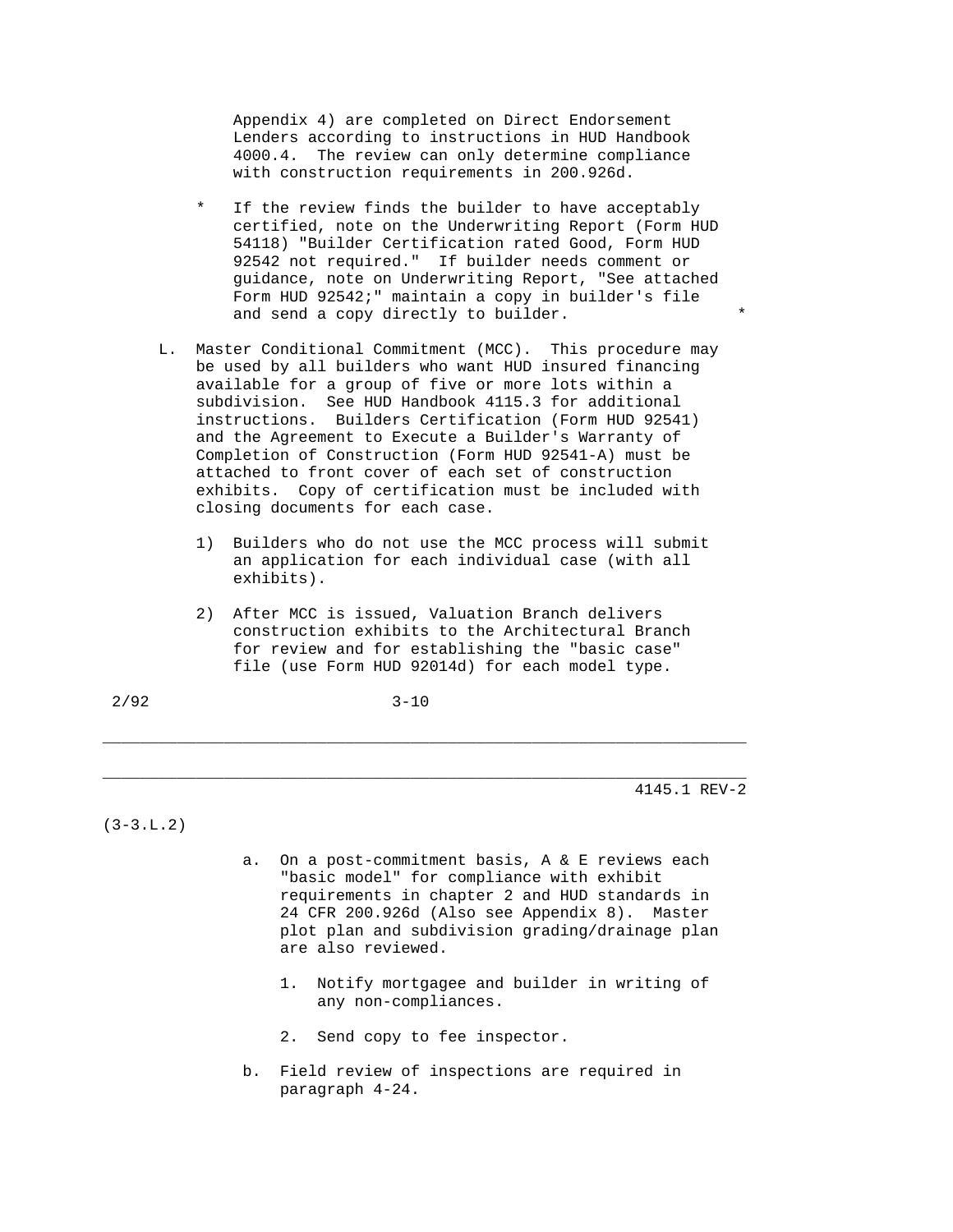- 3) Direct Endorsement Lenders may use a Master Appraisal Report procedure. Refer to HUD Handbook 4115.3 for instructions.
- M. Direct Endorsement Lender. Refer to Handbook 4000.4. Once a builder's first submission has been accepted by HUD, it will not be necessary for the lender to review plans and specifications for compliance with 24 CFR 200.926d. Obtain the current list of acceptable building codes from HUD Field Office.
	- 1) Ensure that proper construction exhibits have been submitted by builder (Chapter 2). The Builder's Certification (Form HUD 92541) and the Agreement to Execute a Builder's Warranty of Completion of Construction (Form HUD 92541-A) are attached to the front page of the construction exhibits. Ensure that the wording on the certifications are correct.
	- 2) Post-Endorsement reviews will be performed by HUD.
	- 3) Submit and certify:
		- a. Date of agreement to provide HUD insured financing, and
		- b. Date on which on-site construction began.

\_\_\_\_\_\_\_\_\_\_\_\_\_\_\_\_\_\_\_\_\_\_\_\_\_\_\_\_\_\_\_\_\_\_\_\_\_\_\_\_\_\_\_\_\_\_\_\_\_\_\_\_\_\_\_\_\_\_\_\_\_\_\_\_\_\_\_\_\_\_\_\_\_\_\_

\_\_\_\_\_\_\_\_\_\_\_\_\_\_\_\_\_\_\_\_\_\_\_\_\_\_\_\_\_\_\_\_\_\_\_\_\_\_\_\_\_\_\_\_\_\_\_\_\_\_\_\_\_\_\_\_\_\_\_\_\_\_\_\_\_\_\_\_\_\_\_\_\_\_\_

\_\_\_\_\_\_\_\_\_\_\_\_\_\_\_\_\_\_\_\_\_\_\_\_\_\_\_\_\_\_\_\_\_\_\_\_\_\_\_\_\_\_\_\_\_\_\_\_\_\_\_\_\_\_\_\_\_\_\_\_\_\_\_\_\_\_\_\_\_

 $3-11$   $3/90$ 

# 4145.1 REV-2

- 3-4. MANUFACTURED HOMES (MOBILE) FOR TITLE II MORTGAGE INSURANCE.
	- A. General Eligibility Criteria (Refer to 24 CFR 203.43f).
		- 1) The home must have a floor area of no less than 400 square Feet;
		- 2) The home must be constructed in conformance with the Federal Manufactured Home Construction and Safety Standards, as evidenced by an affixed certification label, according to 24 CFR 3280.8;

 Only manufactured homes produced after June 15, 1976, will bear that seal. Manufactured homes produced prior to that date are ineligible for insured financing under Title II.

 3) The home must be classified and taxed as real estate;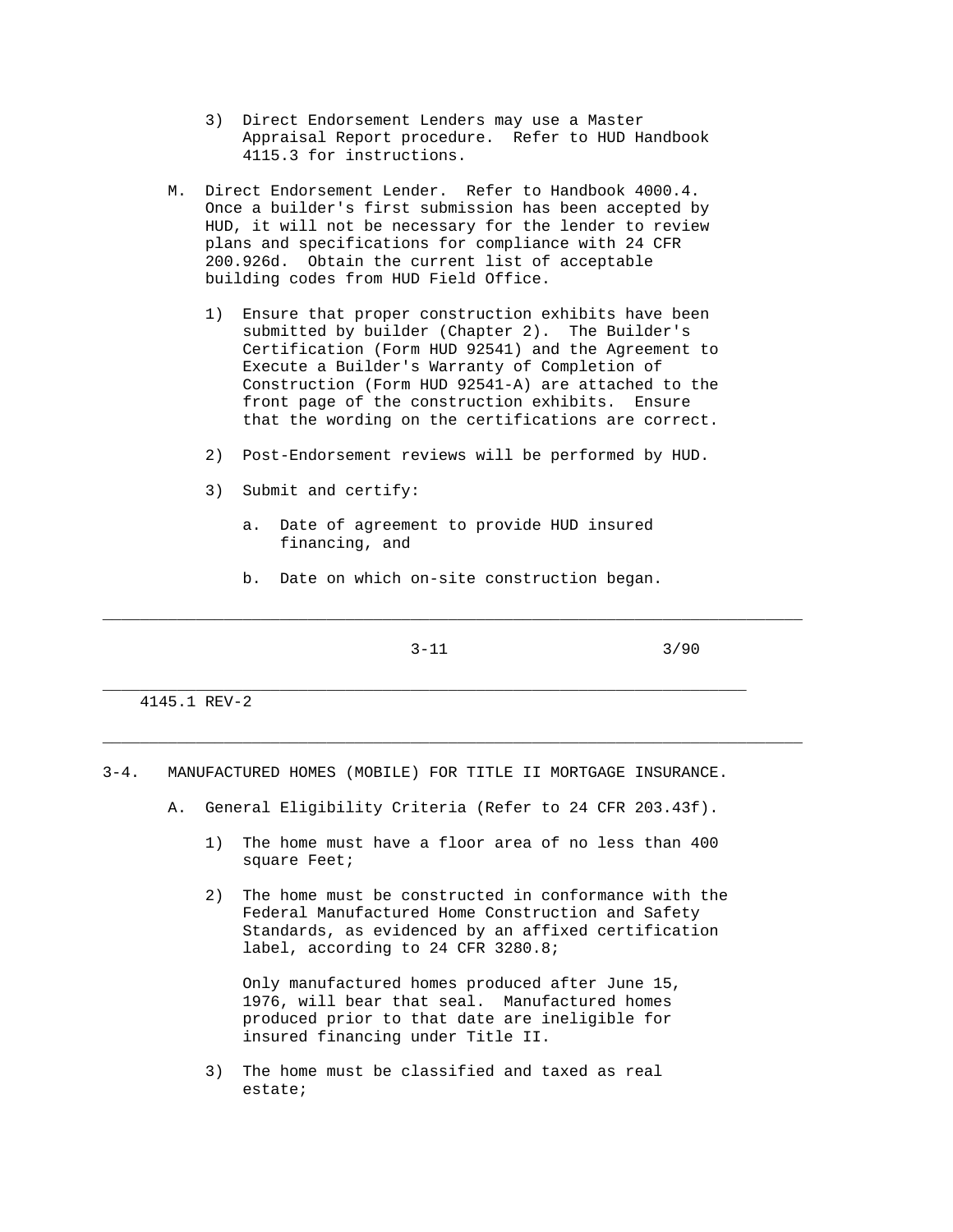- 4 The mortgage must cover both the manufactured unit and its site and have a term of no more than 30 years from the date amortization begins; and
- 5) The manufactured unit must not have been installed or occupied previously at any other site or location.
- 6) The finished grade elevation beneath the manufactured home or, if a basement is used, the lowest finished exterior grade adjacent to the perimeter enclosure, must be at or above the 100-year return frequency flood elevation.

 This requirement applies wherever manufactured homes may be installed, not just in locations designated by the National Flood Insurance Program as areas of special flood hazard.

3/90 3-12

\_\_\_\_\_\_\_\_\_\_\_\_\_\_\_\_\_\_\_\_\_\_\_\_\_\_\_\_\_\_\_\_\_\_\_\_\_\_\_\_\_\_\_\_\_\_\_\_\_\_\_\_\_\_\_\_\_\_\_\_\_\_\_\_\_\_\_\_\_

\_\_\_\_\_\_\_\_\_\_\_\_\_\_\_\_\_\_\_\_\_\_\_\_\_\_\_\_\_\_\_\_\_\_\_\_\_\_\_\_\_\_\_\_\_\_\_\_\_\_\_\_\_\_\_\_\_\_\_\_\_\_\_\_\_\_\_\_\_\_\_\_\_\_\_

4145.1 REV-2

## $(3-4.)$

 B. Criteria for Proposed Construction Properties. Refer to the Architectural Requirements Grid in Appendix 11. In addition to the general eligibility criteria;

\_\_\_\_\_\_\_\_\_\_\_\_\_\_\_\_\_\_\_\_\_\_\_\_\_\_\_\_\_\_\_\_\_\_\_\_\_\_\_\_\_\_\_\_\_\_\_\_\_\_\_\_\_\_\_\_\_\_\_\_\_\_\_\_\_\_\_\_\_\_\_\_\_\_\_

 1) They must have, with or without a basement, a site-built permanent foundation that meets or exceeds applicable requirements of 24 CFR 200.926. Comply with Handbook 4930.3, Permanent Foundations Guide for Manufactured Housing;

> For an "Existing" property, use HUD Handbook 4930.3, Appendixes A, B and C to verify the design of the existing system. See paragraph 3-4.C. for additional information.

 2) They must he permanently attached to that foundation by anchoring devices adequate to resist all loads identified in 24 CFR 200.926d (this includes resistance to ground movements, seismic shaking, potential shearing, overturning and uplift loads caused by wind, earthquake, etc.);

 Anchoring straps or cables affixed to ground anchors, other than footings (or piers), will not meet this requirement. The unit must be anchored to the footing (or pier);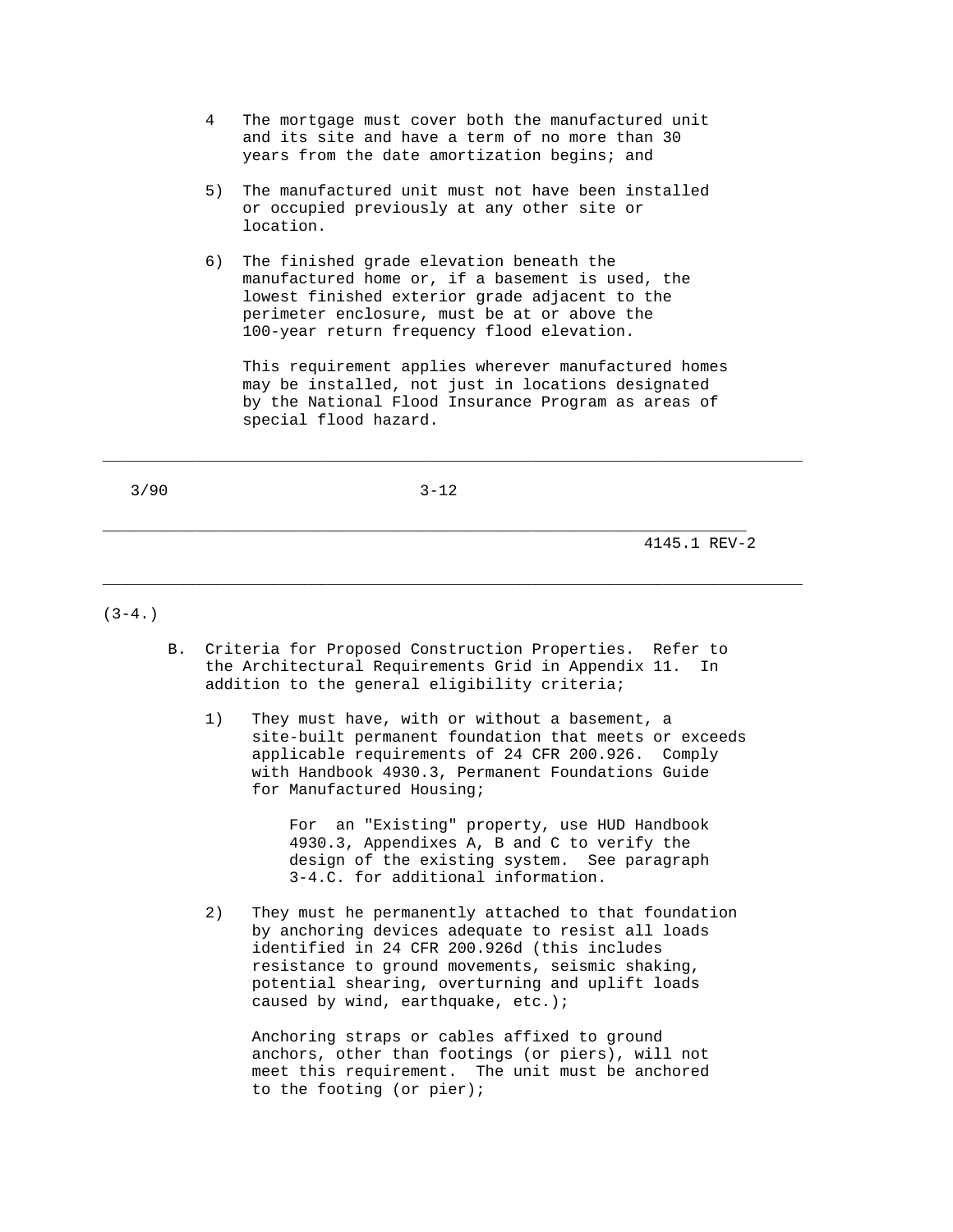- 3) They must have permanent utilities, installed and protected from freezing;
- 4) The towing hitch or running gear must be removed (Including tongues, axles, brakes, wheels, and lights). The chassis must stay in place:

 A chassis that has been removed from a manufactured unit is unacceptable for Title II programs;

 5) There must be a properly enclosed crawl space with a continuous permanent foundation-type construction (similar to a conventionally built foundation, i.e., concrete, masonry or treated wood). The perimeter

\_\_\_\_\_\_\_\_\_\_\_\_\_\_\_\_\_\_\_\_\_\_\_\_\_\_\_\_\_\_\_\_\_\_\_\_\_\_\_\_\_\_\_\_\_\_\_\_\_\_\_\_\_\_\_\_\_\_\_\_\_\_\_\_\_\_\_\_\_\_\_\_\_\_\_

\_\_\_\_\_\_\_\_\_\_\_\_\_\_\_\_\_\_\_\_\_\_\_\_\_\_\_\_\_\_\_\_\_\_\_\_\_\_\_\_\_\_\_\_\_\_\_\_\_\_\_\_\_\_\_\_\_\_\_\_\_\_\_\_\_\_\_\_\_\_\_\_\_\_\_

 $3-13$   $3/90$ \_\_\_\_\_\_\_\_\_\_\_\_\_\_\_\_\_\_\_\_\_\_\_\_\_\_\_\_\_\_\_\_\_\_\_\_\_\_\_\_\_\_\_\_\_\_\_\_\_\_\_\_\_\_\_\_\_\_\_\_\_\_\_\_\_\_\_\_\_ 4145.1 REV-2

 $(3-4.B.5)$ 

 enclosure, if separate from supporting the foundation, must:

- a. Be designed to resist all forces to which it may be subject without transmitting to the building superstructure any movements or effects caused by frost heave, soil settlement (consolidation), or the shrinking or swelling of expansive soils;
- b. Be adequately secured to the perimeter of the unit to exclude entry of vermin and water; and
- c. Allow proper ventilation of the crawl space.
- 6) The site, site improvements, and all other features of the property (exclusive of the manufactured living unit) not addressed by the Federal Manufactured Home Construction and Safety Standards, must meet or exceed applicable requirements of 24 CFR 200.926d (except 200.926d(c)(4)(i)); See Appendix 8;
- 7) The manufactured unit must be braced and stiffened before it leaves the factory to eliminate racking and potential damage during transportation;
- 8) It must be eligible for high-ratio insured financing according to 24 CFR  $203.18(a)(2)$ . Acceptance for mortgage insurance is satisfied by interpretation of the beginning of construction as the "commencement of onsite construction." The manufactured home must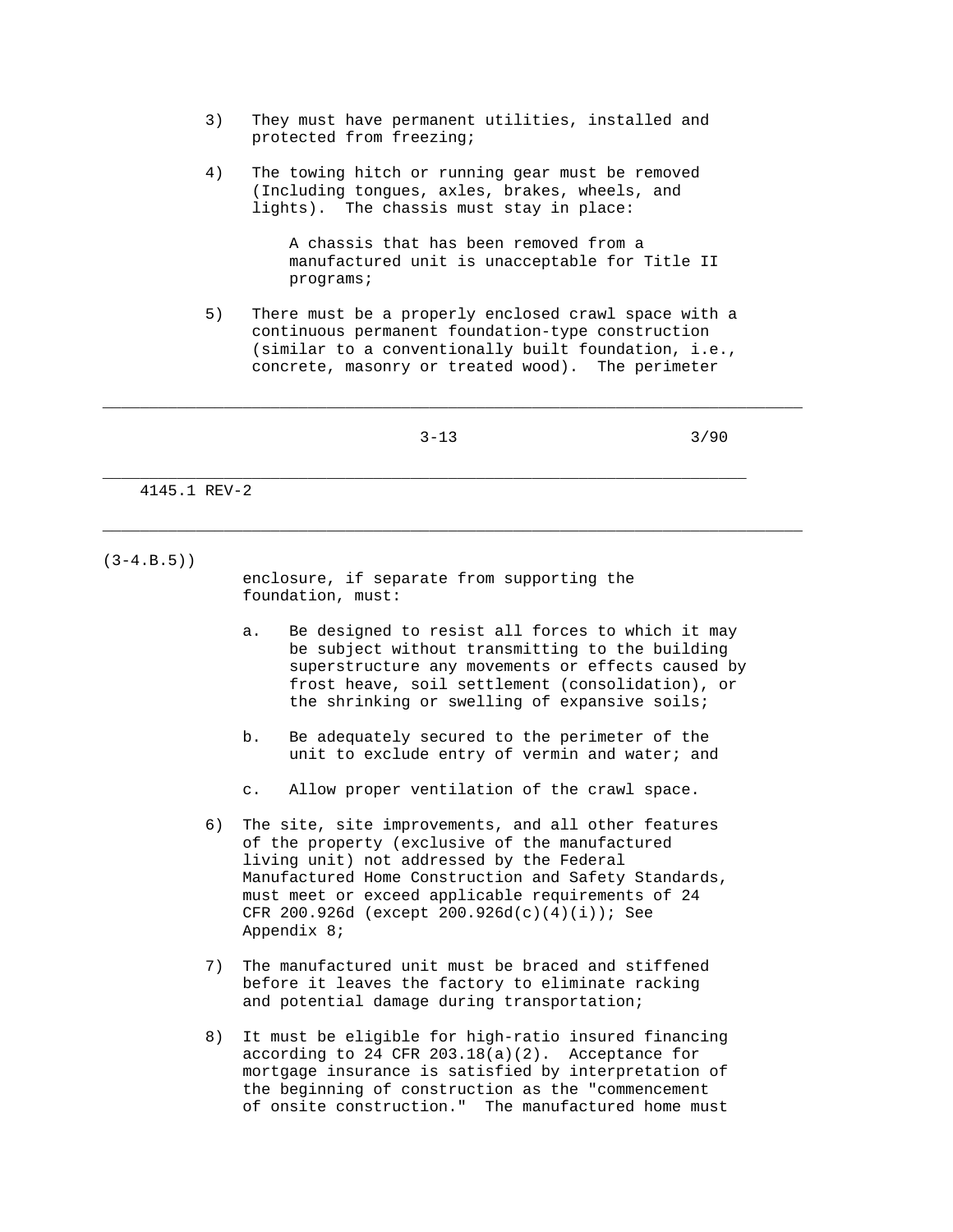not have been installed or occupied previously at any other site or location.

- 9) The manufactured unit must be insulated so that the envelope "Uo" value (calculated according to NFPA 501, BM-1976) does not exceed:
	- a. 0.145 in Climatic Zone I, includes Alabama, Arizona, Arkansas, California, Florida, Georgia, Hawaii, Louisiana, Mississippi, New Mexico, North Carolina, Oklahoma, South Carolina, Tennessee and Texas;

3/90 3-14

\_\_\_\_\_\_\_\_\_\_\_\_\_\_\_\_\_\_\_\_\_\_\_\_\_\_\_\_\_\_\_\_\_\_\_\_\_\_\_\_\_\_\_\_\_\_\_\_\_\_\_\_\_\_\_\_\_\_\_\_\_\_\_\_\_\_\_\_\_

\_\_\_\_\_\_\_\_\_\_\_\_\_\_\_\_\_\_\_\_\_\_\_\_\_\_\_\_\_\_\_\_\_\_\_\_\_\_\_\_\_\_\_\_\_\_\_\_\_\_\_\_\_\_\_\_\_\_\_\_\_\_\_\_\_\_\_\_\_\_\_\_\_\_\_

4145.1 REV-2

CHANGE 1

 $(3-4.B.9)$ 

 b. 0.087 in Climatic zone III, includes Alaska, Maine, Michigan, Minnesota, Montana, New Hampshire, North Dakota, South Dakota, Vermont, Wisconsin and Wyoming; and

 c. 0.099 in Climatic Zone II, the remainder of states;

Prior to the manufactured unit being delivered to the site and/or placed on the foundation, a Manufacturer's Certificate must be provided to the lender showing the following information:

- FHA Case Number and address of the property;
- The label (metal plate) number of the unit as shown on the Federal Manufactured Home Construction and Safety Standard Data Plate on the exterior of each home;
- The Climatic Zone (I, II or III) the unit was designed for, according to NFPA 501 BM-1976; and
- The overall coefficient of heat transmission ("Uo" value) calculated in accordance with NFPA 501 BM-1976.
- 10) The fee inspector must verify the Uo value on each units Data Plate.
	- a. Heat loss requirements for Zone I will be fulfilled in any manufactured home bearing a Data Plate indicating compliance with MHCSS Zone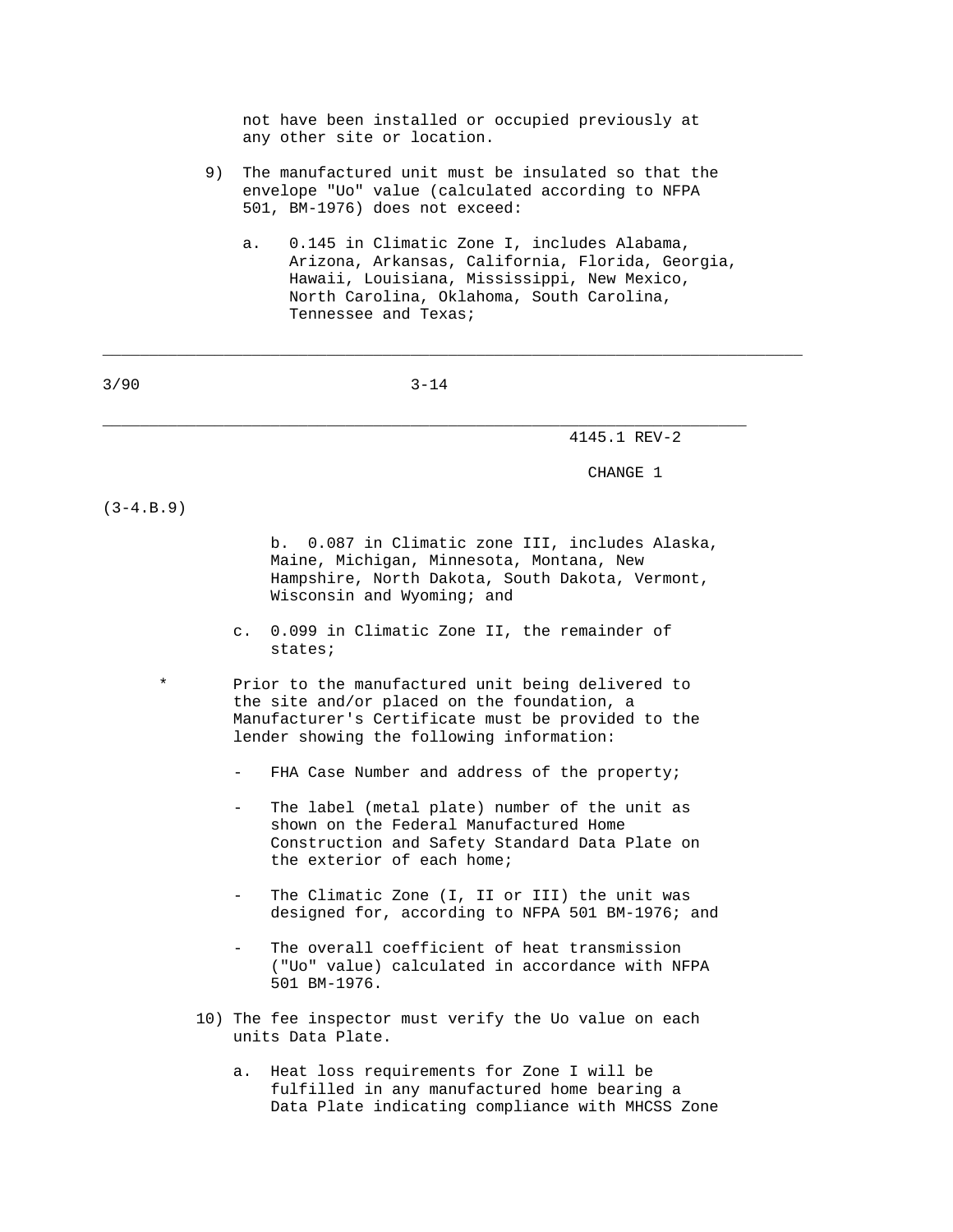II (Data Plate labeling for Zone III is acceptable for Zone II). Where this is the case, heat loss calculations for the unit need not be submitted.

 b. Whenever Uo value calculations are certified by a manufacturer's Design Approval Primary Inspection Agency (DAPIA) as being equal to or more stringent than this criteria, it may be assumed that the manufactured home complies with these heat loss requirements.

 $3-15$  2/92

4145.1 REV-2

CHANGE 1

 $(3-4.B.)$ 

 11) If the field office has a question as to the acceptability of the unit's construction, the unit should be determined unacceptable pending a review by the applicable State Administrative Agency or HUD Headquarters Staff (Manufactured Housing Division).

\_\_\_\_\_\_\_\_\_\_\_\_\_\_\_\_\_\_\_\_\_\_\_\_\_\_\_\_\_\_\_\_\_\_\_\_\_\_\_\_\_\_\_\_\_\_\_\_\_\_\_\_\_\_\_\_\_\_\_\_\_\_\_\_\_\_\_\_\_

- 12) There must be a Builders Certification, Form HUD 92541 (Appendix 2) for all site work, including the permanent foundation (see paragraph 3-3).
	- a. Do not review the construction exhibits for the dwelling superstructure for compliance with the Federal Manufactured Home Construction and Safety Standards.

 Construction exhibits for the unit consist of a description of materials and a floor plan. Use for appraisal purposes only.

- b. Exhibits to submit for review:
	- 1. Builders certification for manufactured housing (Form HUD 92541; see Appendix 2);
	- 2. Agreement to Execute a Builder's Warranty of Completion of Construction (Form HUD 92541-A see Appendix 5);
	- 3. Floor plan of the unit (this may be a brochure type floor plan that shows the layout of the home, with no scale;
	- 4. Description of Materials;

 Describe the type of materials used to build the unit. It does not have to be elaborate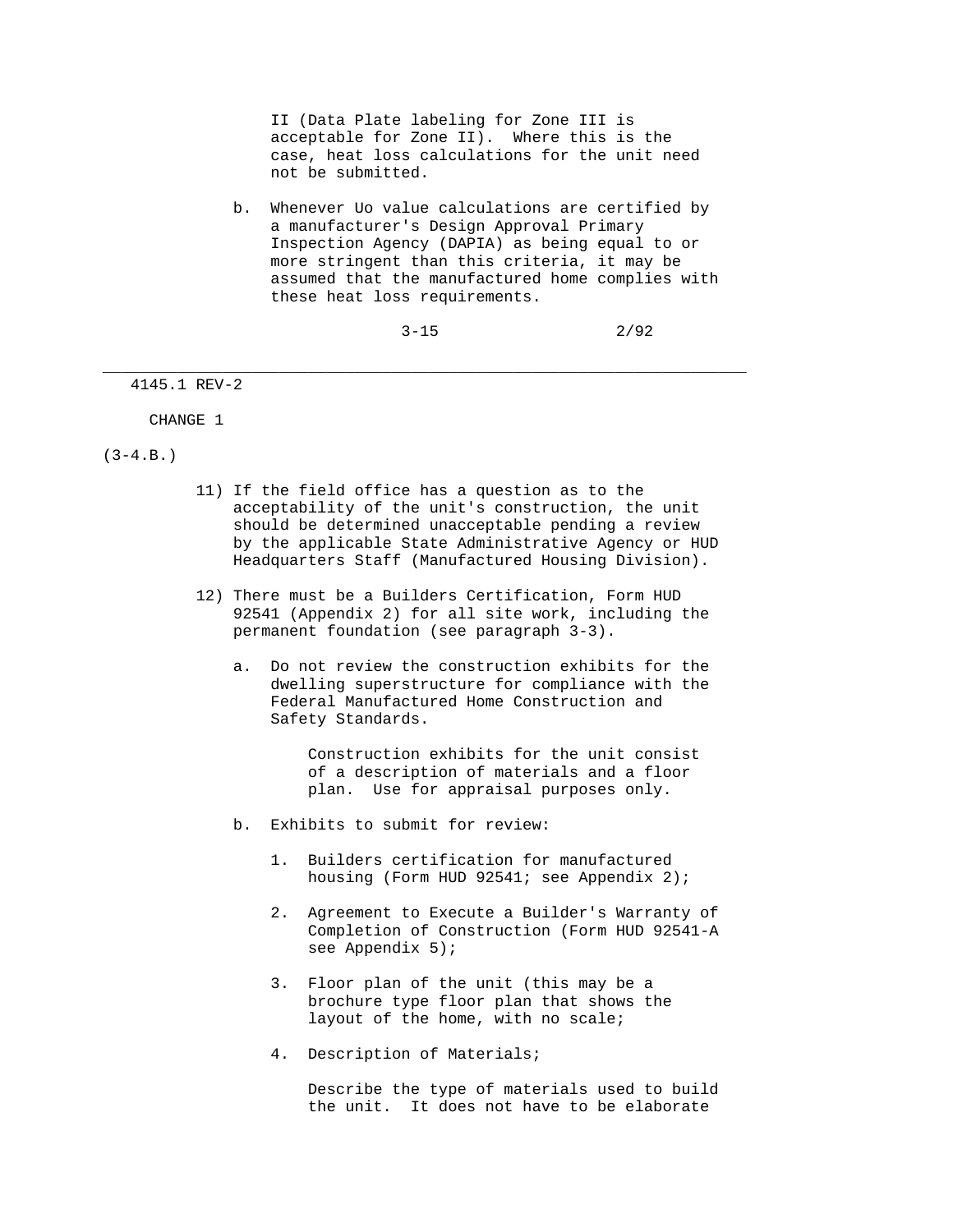and can merely state the type of siding, roofing, carpeting, etc. For site and foundation work, use Form HUD 92005.

 5. Design calculations, details and drawings for installation, anchorage and construction

\_\_\_\_\_\_\_\_\_\_\_\_\_\_\_\_\_\_\_\_\_\_\_\_\_\_\_\_\_\_\_\_\_\_\_\_\_\_\_\_\_\_\_\_\_\_\_\_\_\_\_\_\_\_\_\_\_\_\_\_\_\_\_\_\_\_\_\_\_

4145.1 REV-2

CHANGE 1

- (3-4.B.12)) details of permanent foundation and perimeter enclosure;
	- 6. Heat loss calculations from manufacturer to show compliance with paragraph 3-4.B.9) and 10). Submit insulation details when calculations are required;
	- 7. Site elevation determinations related to potential flooding must be based upon information shown on National Flood Insurance Rate Maps, where available;

 In all other cases, use Regional Civil Engineering staff for determinations.

- 8. Plot plan (see paragraph 2-2.A.);
- 9. Additional exhibits, where necessary, to ensure site acceptability (see paragraph 2-2.F.); and
- 10. Individual water supply and sewage disposal systems (see paragraph 2-5).
- c. The intermediate (framing) inspection customary for site-built housing will not be required.
- C. Criteria for Existing Properties. Refer to Appendix 11, Architectural Requirements Grid. Refer to HUD Handbook 4150.1 for appraisal criteria.

 The foundation design information in HUD Handbook 4930.3, Permanent Foundations Guide for Manufactured Housing, Appendices A, B and C, may be used to verify the design of the existing system. Provide a structural engineers certification to verify compliance with the handbook guidelines and with the requirements set forth in paragraph 3-4.B.

 Existing manufactured homes must not have been installed or occupied on any other site and must comply with items B-1) through item B.6) and item B.9) as listed for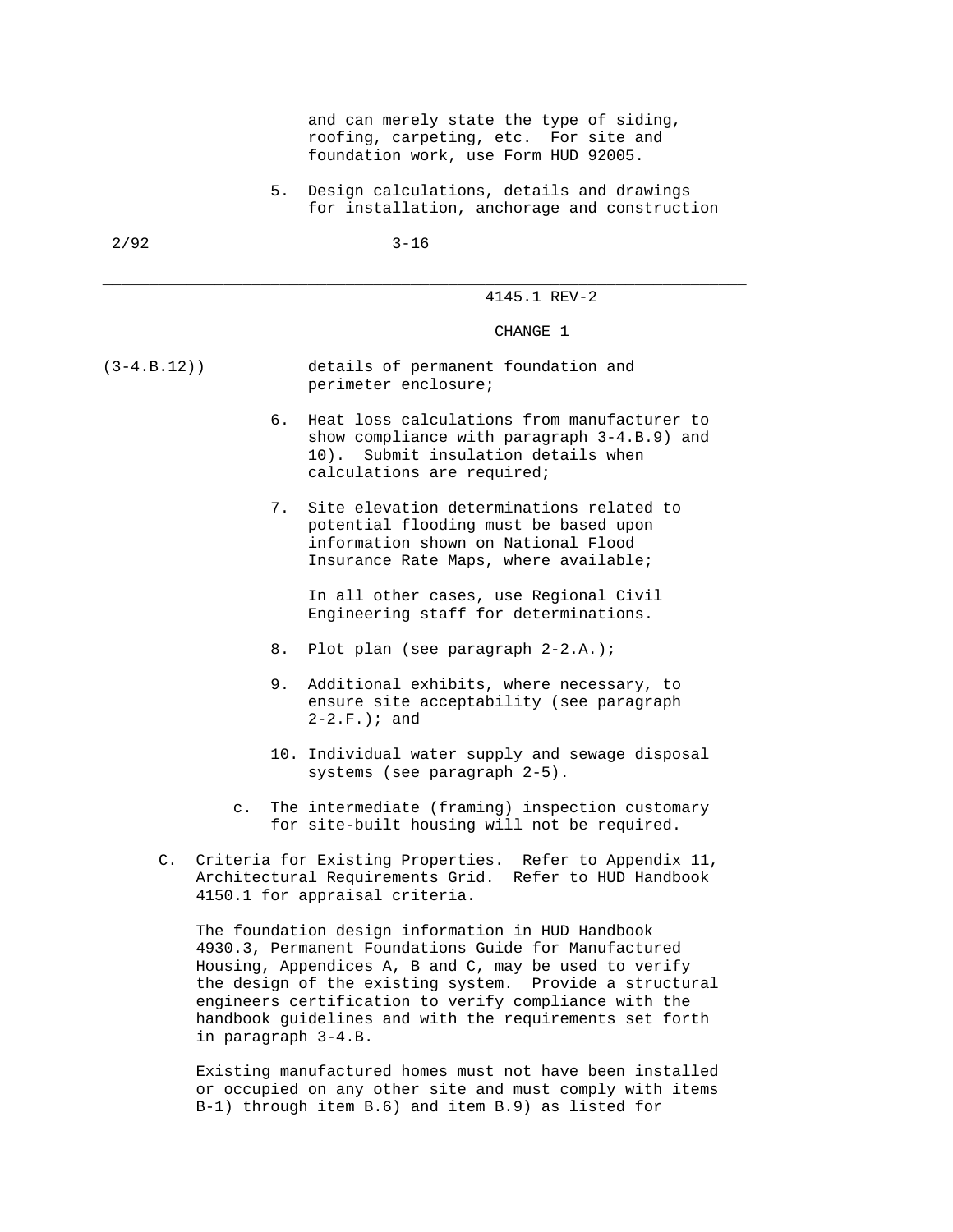proposed construction. Mortgage insurance is not allowed if the manufactured home was moved from another

 $3-17$  2/92

\_\_\_\_\_\_\_\_\_\_\_\_\_\_\_\_\_\_\_\_\_\_\_\_\_\_\_\_\_\_\_\_\_\_\_\_\_\_\_\_\_\_\_\_\_\_\_\_\_\_\_\_\_\_\_\_\_\_\_\_\_\_\_\_\_\_\_\_\_

#### 4145.1 REV-2

CHANGE 1

 $(3-4.C.)$ 

 site. Also comply with the general eligibility criteria in paragraph 3-4.A.

 Manufactured units which have been erected on a site for one year or less prior to the date of application for mortgage insurance and which were not approved by HUD or a DE Lender prior to their construction on site, are subject to a loan-to-value limitation of 90 percent (for a principle resident) of the appraised value of the property (See 24 CFR 203.18(a)(3)).

 Exception to the above limitation is allowed only where the unit is covered by a HUD accepted insured ten-year protection plan (List is in Appendix 10) described in chapter 6 and the manufactured home has never been occupied. The application for insured financing must be accompanied by the name of the Plan and a Builder's Certification (See paragraph 3-3.) that the plans and specifications for the property comply with all standards and requirements specified herein. Comply with HUD Handbook 4930.3 for a "proposed construction" property.

 The Conditional Commitment/DE Statement of Appraised Value, Form HUD 92800.5B, will be issued with a condition requiring evidence to be submitted that the property is covered by an acceptable Plan at the time of the request for insurance endorsement. In this instance, the property could qualify for high loan-to-value financing. Borrower must be notified by lender that Section 518(a) financial assistance is not allowed.

3-5. PERMISSION TO START CONSTRUCTION (EARLY START). This procedure is appropriate to assist builders with starting construction prior to the completion of the appraisal. Use of the "Early Start" will allow relief when backlogs occur during high volume situations. See Appendix 6 for a suggested format.

 After issuance of the building permit by the local authority the mortgagee may request permission for the builder to start construction before the issuance of a Conditional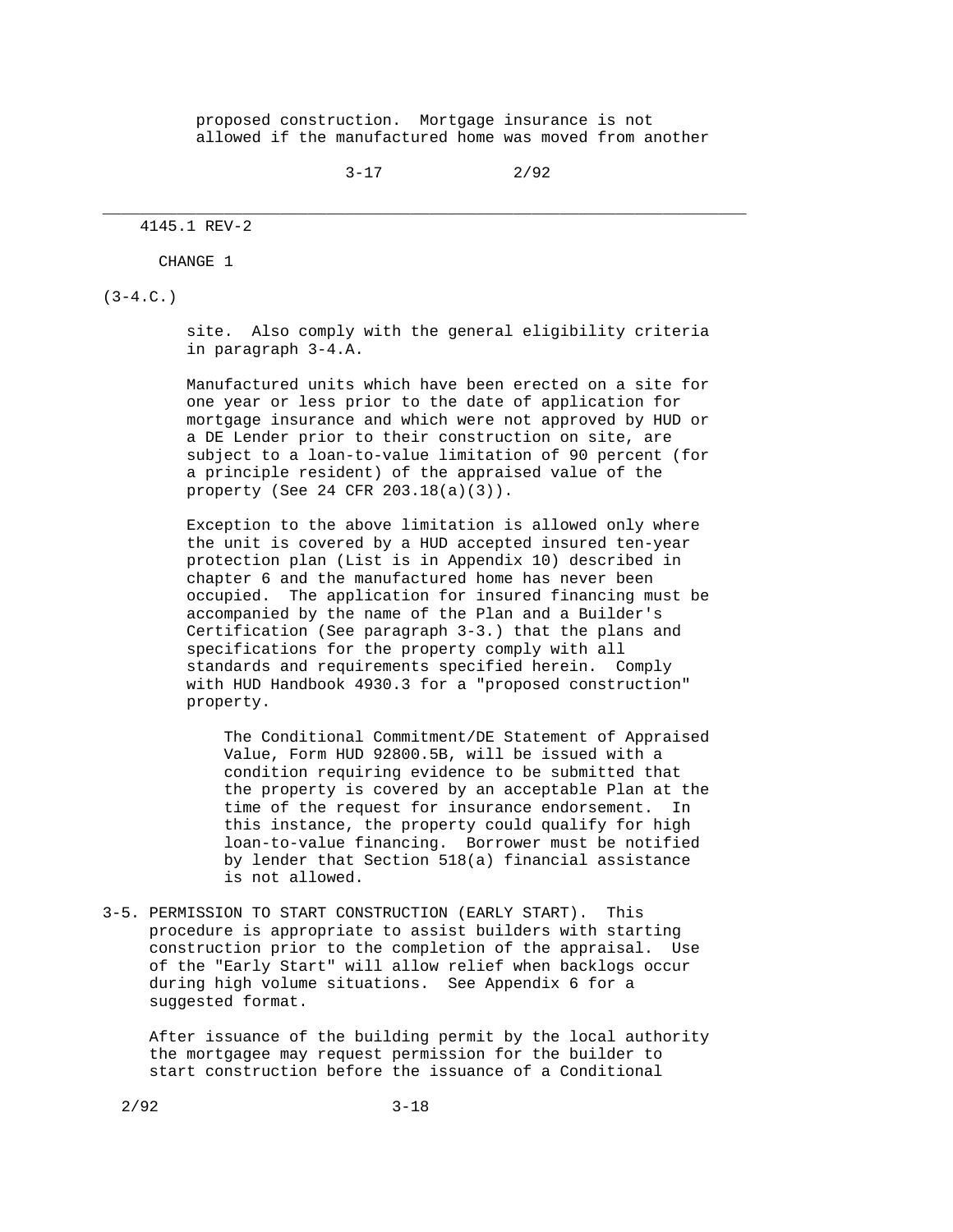4145.1 REV-2

CHANGE 1

 $(3-5.)$ 

 Commitment/DE Statement of Appraised Value, Form HUD 92800.5B. An "Early Start Letter" issued by HUD or a Direct Endorsement lender is deemed as an approval for mortgage insurance before the beginning of construction (placement of permanent construction on the site).

\_\_\_\_\_\_\_\_\_\_\_\_\_\_\_\_\_\_\_\_\_\_\_\_\_\_\_\_\_\_\_\_\_\_\_\_\_\_\_\_\_\_\_\_\_\_\_\_\_\_\_\_\_\_\_\_\_\_\_\_\_\_\_\_\_\_\_\_\_

 The builder must be on the approved certification list (see paragraph 3-3.K.3)). If project is borderline in character, requiring complete processing to determine acceptability and feasibility, the "early start" procedure cannot be used.

- A. Term of the Commitment Normal term for proposed construction cases, beginning with the date of the "Early Start Letter".
- B. Mortgagee responsibilities.
	- 1) Comply with requirements listed in paragraph 3-3.D;
	- 2) Submit request to HUD field office;
	- 3) Submit a Builders Certification, Form HUD 92541, and the Agreement to Execute a Builder's Warranty of Completion of Construction, Form HUD 92541-A. See paragraph 3-3.E. for instructions); and
	- 4) Submit two copies of the plot plan.
- C. Architectural Branch Responsibilities.

 Review the builders certification to determine compliance with paragraph 3-3.A. through C. Consult with Valuation staff for any circumstances that would prevent issuance of commitments.

 1) If acceptable, prepare a letter to the mortgagee and/or builder similar to suggested format in Appendix 6. Place copy of letter in case binder.

\_\_\_\_\_\_\_\_\_\_\_\_\_\_\_\_\_\_\_\_\_\_\_\_\_\_\_\_\_\_\_\_\_\_\_\_\_\_\_\_\_\_\_\_\_\_\_\_\_\_\_\_\_\_\_\_\_\_\_\_\_\_\_\_\_\_\_\_\_

 2) If unacceptable, notify the mortgagee. Use Form HUD 92026, Report on Application.

 $3-19$  2/92

CHANGE 1

 <sup>4145.1</sup> REV-2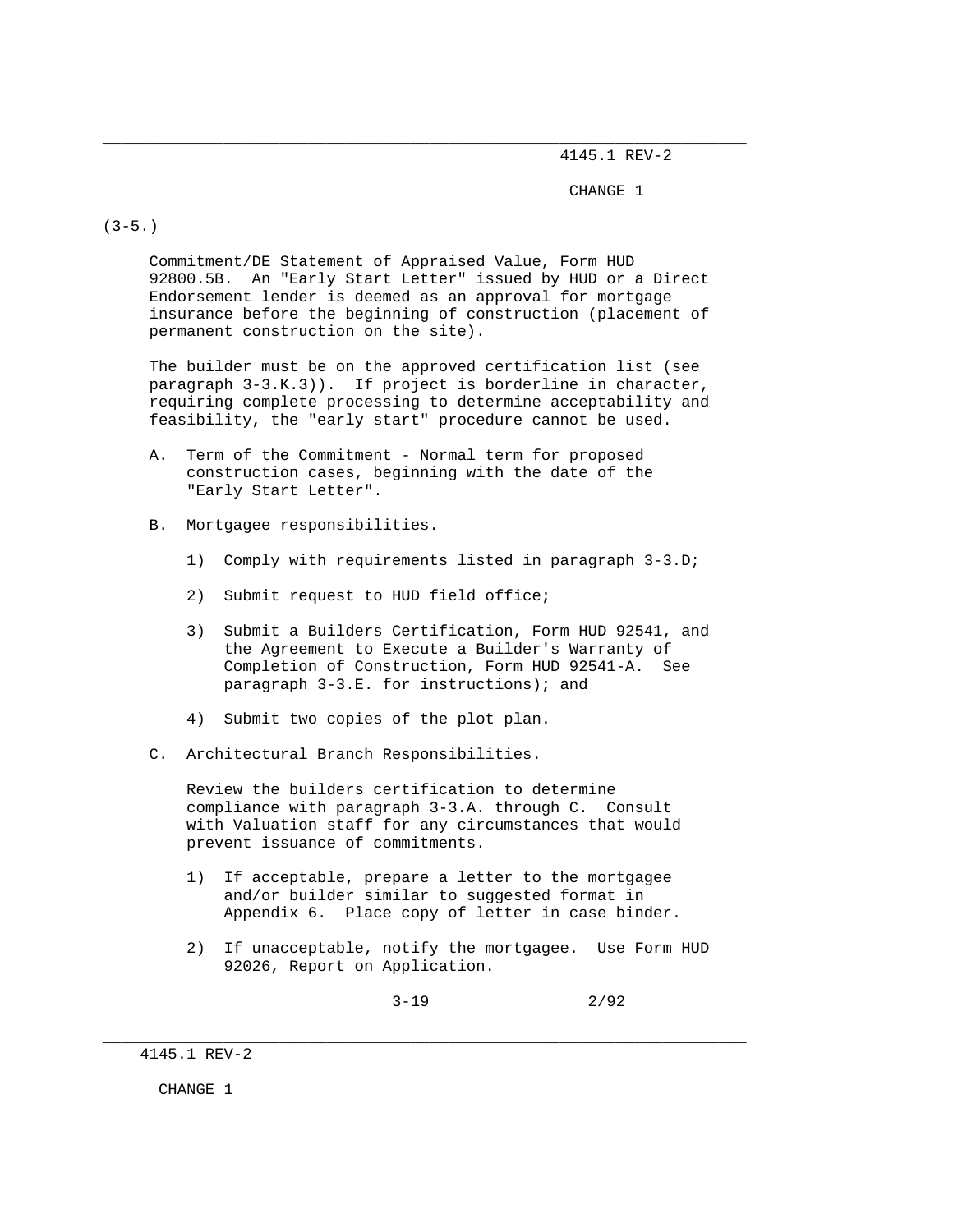# $(3-5.)$

- D. Builder Responsibilities.
	- 1) Construction exhibits must be available at site, identical to those provided to the mortgagee;
	- 2) Call fee inspector to request initial inspection (see paragraph 4-3); and
	- 3) Construct dwelling according to certified exhibits.
- 3-6. CONDITIONS OF COMMITMENT. The Conditional Commitment/DE Statement of Appraised Value (Form HUD 92800.5B) contains General Commitment Conditions and provisions for Specific and Special Commitment Conditions.
	- A. General Commitment Conditions apply to all cases for compliance with HUD requirements and do not require additional attention.
	- B. Specific Commitment Conditions must be indicated by checking the boxes applicable to the specific case.
	- C. Special Conditions are extensions of the Specific Conditions. Provide to Direct Endorsement lenders for their use.

 The Architectural Special Condition Sheet (AC Sheet) is attached to Conditional Commitment/DE Statement of Appraised Value, Form HUD 92800-5B (see paragraph 3-7).

 1). Developed by the Chief Architect, listing typical special conditions for proposed construction cases. List only those items that require compliance with 24 CFR 200.926d (See Appendix 8).

 Provide a space for the FHA case number, the name of the builder and the property address. Allow enough space for use when adding requirements that are not preprinted on the sheet. Review annually and revise as necessary.

 Number in sequence (i.e., AC-1, AC-2, etc.). Do not repeat general or specific commitment conditions printed on the Conditional Commitment.

 $3 - 20$ 

\_\_\_\_\_\_\_\_\_\_\_\_\_\_\_\_\_\_\_\_\_\_\_\_\_\_\_\_\_\_\_\_\_\_\_\_\_\_\_\_\_\_\_\_\_\_\_\_\_\_\_\_\_\_\_\_\_\_\_\_\_\_\_\_\_\_\_\_\_

2/92

4145.1 REV-2

CHANGE 1

 $(3-6.C.)$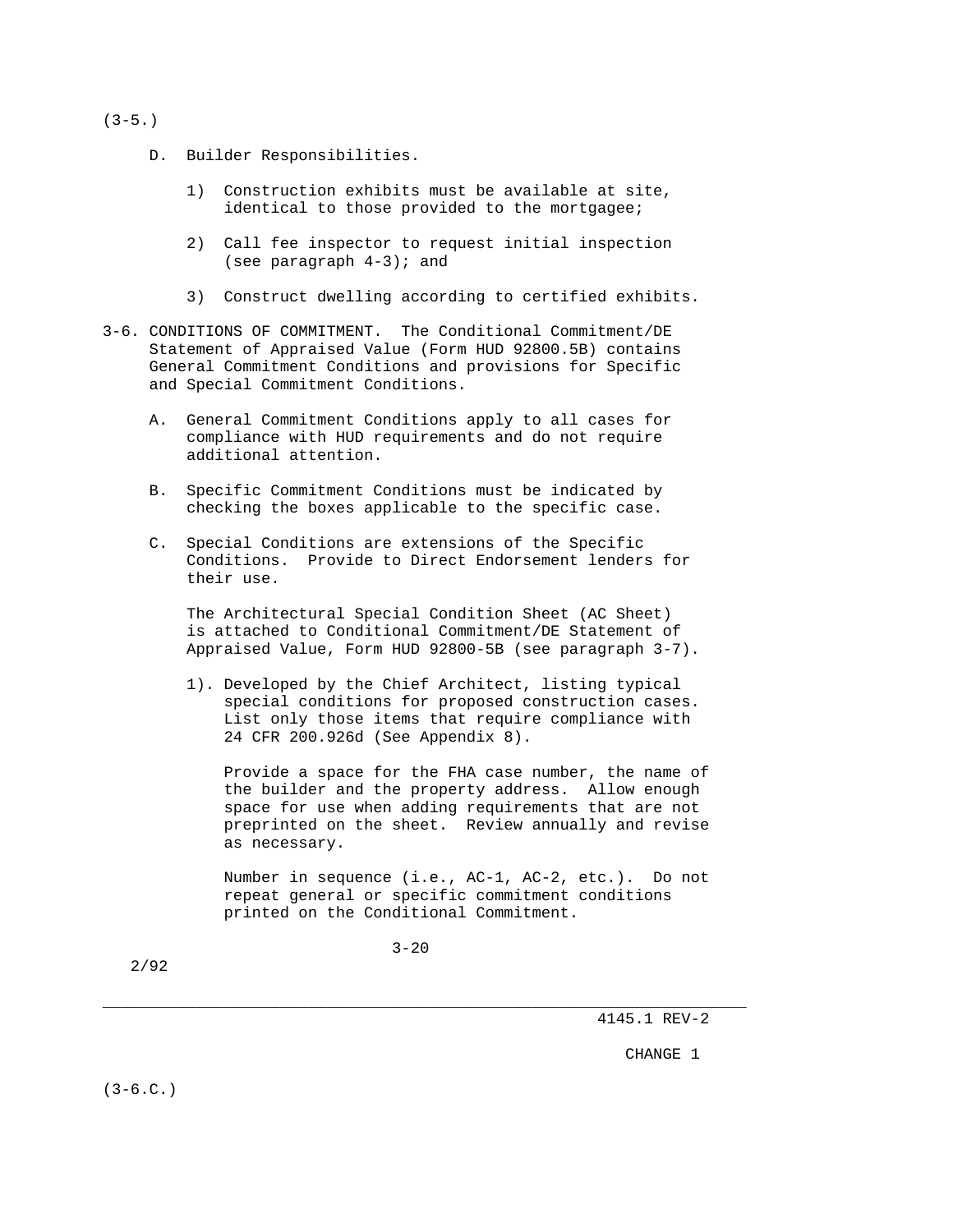- 2) Disposition of AC Sheet. Complete in triplicate. Valuation Branch or DE Underwriter must include as a Special Commitment Condition.
	- a. Send the original to the mortgagee attached to the Conditional Commitment/DE Statement of Appraised Value, Form HUD 92800.5B;
	- b. Retain one copy for the office case binder, attach to Form HUD 92800.5B; and
	- c. Place one copy in the "Inspection Copy" of the construction exhibits.
- 3-7. FEE ALLOCATIONS FOR ARCHITECTURAL REVIEWS are authorized in field offices with severe staffing shortages in the Architectural area. Fee personnel must be knowledgeable in the HUD Minimum Property Standard (24 CFR 200.926d) and the exhibit requirements in chapter 2 of this handbook.

 Fee processors must be in the locality of the field office in order to ensure the timeliness of the review. The cost will not exceed fifteen dollars (\$15.00) per case (Use Form HUD 3650). Variance from this fee must be obtained from Headquarters, with adequate justification.

 The review must only encompass the HUD requirements of chapter 2 and 24 CFR 200.926d (See Appendix 8). If a case is rejected, the fee processor must fill out Form HUD 92026, properly noting all non-compliances. The field office is responsible to spot check fee processors, work and review all reconsiderations. Fee processors, must be encouraged to avoid rejecting a case when possible.

 If the review is at the Post-Commitment/Post Endorsement stage, complete Form HUD 92542 according to instructions in paragraph 3-3.K.5).

 Fees for Field Reviews are established by the field office; however, the fee should be less than that of a final inspection, because there are no photographs involved. Fee should also be based on interior and/or exterior inspection.

\_\_\_\_\_\_\_\_\_\_\_\_\_\_\_\_\_\_\_\_\_\_\_\_\_\_\_\_\_\_\_\_\_\_\_\_\_\_\_\_\_\_\_\_\_\_\_\_\_\_\_\_\_\_\_\_\_\_\_\_\_\_\_\_\_\_\_\_\_

4145.1 REV-2

CHANGE 1

3-8. DESK REVIEW OF STAFF AND FEE PERSONNEL.

 The Chief Architect, Supervisor (or designee) must verify the conclusions reported by fee or staff personnel.

A. Items to be Reviewed: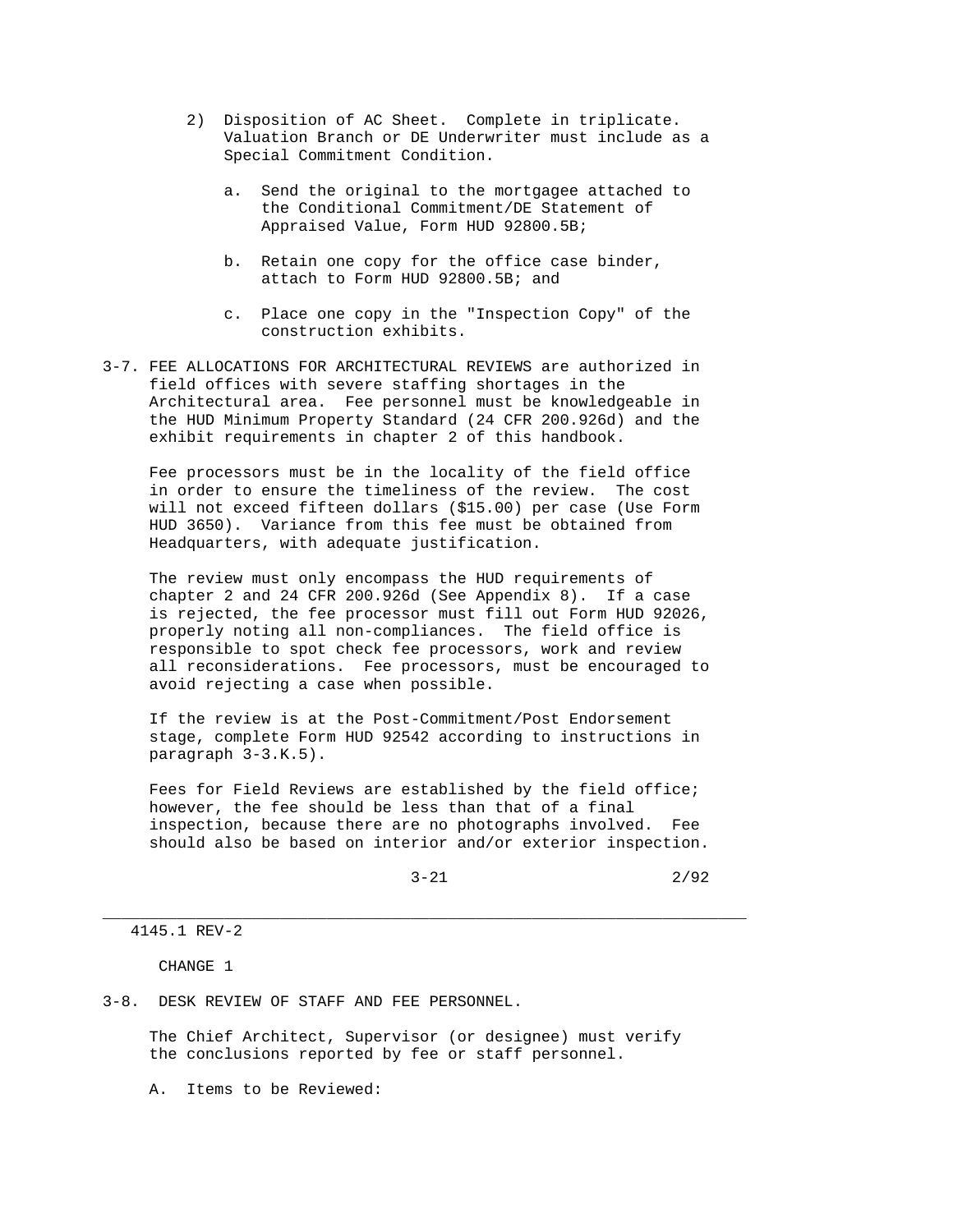- 1) Basic cases in MCC (group) submissions (also review yearly to check for compliance with changed requirements);
- 2) Cases in new areas that may establish precedents;
- 3) Cases involving complex or unusual design features;
- 4) Cases involving special programs in which the field office has limited experience;
- 5) Cases reviewed by staff personnel who are relatively inexperienced in applying HUD procedures and techniques;
- 6) Cross section of cases for selective or spot check review; and
- 7) Inspection reports, including site grading and drainage.
- B. Performance Review. The work of each staff and fee reviewer (10% minimum) and all inspection reports of fee personnel will be office reviewed to assure accuracy, consistency, good judgment and integrity.

 Refer to Handbook 4020.1 for fee personnel requirements for maintaining a good standing on assignments.

- C. Amendment Procedure. The reviewer can amend or correct any report prepared by staff or fee personnel. All modifications are noted, dated and initialed in red.
	- 1) Upon completion, the reviewer signs the case or report to indicate any action and certifies that the conclusions (as submitted or modified) are justified.
	- 2) If the findings on the report are unacceptable, the reviewer can prepare a new report.

2/92 3-22

\_\_\_\_\_\_\_\_\_\_\_\_\_\_\_\_\_\_\_\_\_\_\_\_\_\_\_\_\_\_\_\_\_\_\_\_\_\_\_\_\_\_\_\_\_\_\_\_\_\_\_\_\_\_\_\_\_\_\_\_\_\_\_\_\_\_\_\_\_

4145.1 REV-2

CHANGE 1

## 3-9. RECONSIDERATION PROCEDURE. Refer to:

- A. Handbook 4160.1, Reconsideration Before Endorsement.
- B. Handbook 4170.1, Reconsideration After Endorsement.
- 3-10. COMPLAINT PROCESSING PROCEDURES (Refer to Handbook 4070.1 and 4000.4).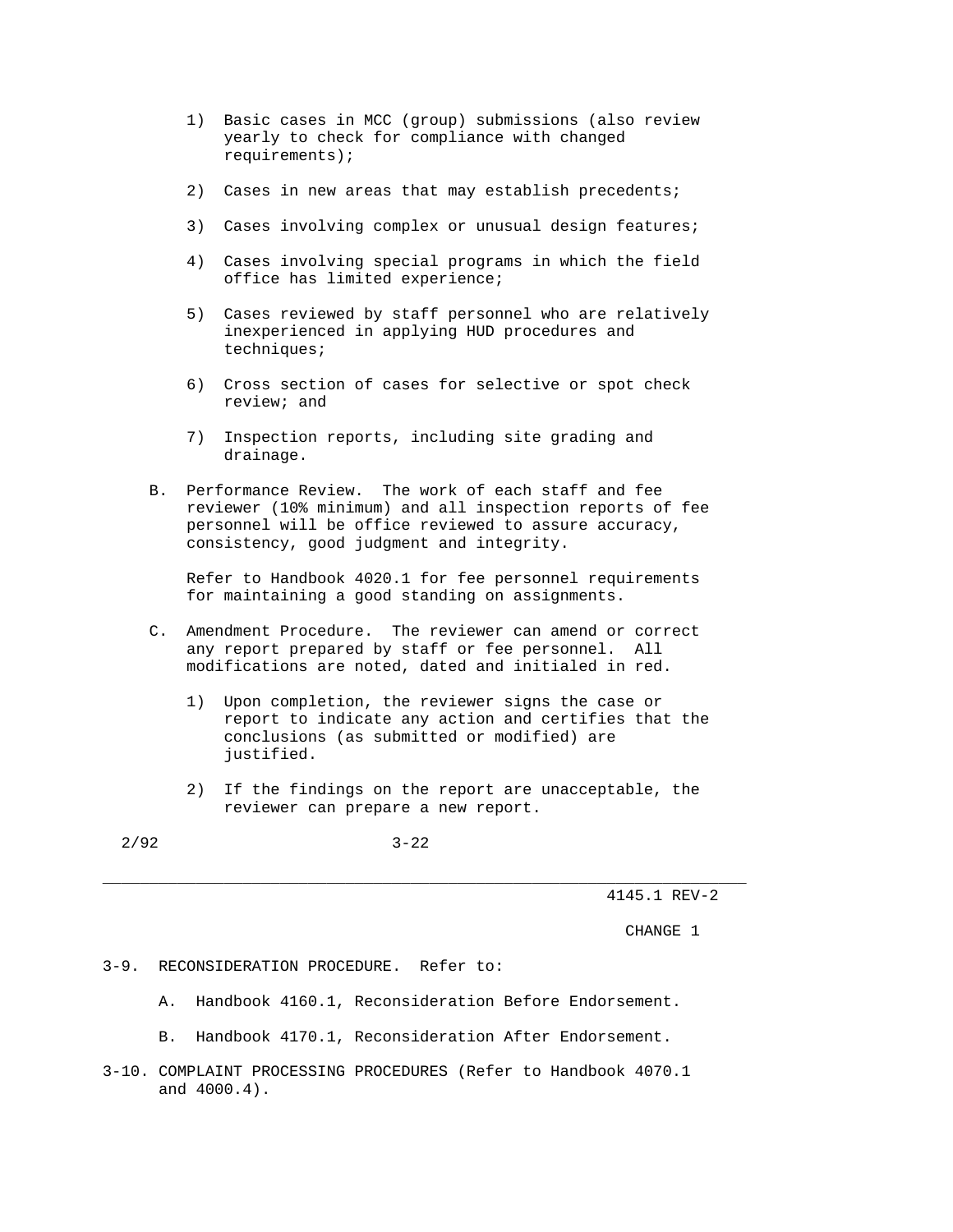If the homeowner has a HUD accepted insured ten-year protection plan, the HUD Field Office cannot get involved in the complaint until all remedies are sought through the warranty plan, including arbitration. However, if a major structural defect is involved, the Field Office can make a site inspection and provide an opinion letter as to whether a structural defect is present (or imminent). This documentation will be given to the homeowner to assist the arbitrator in making a decision based on the merits of the claim in lieu of obtaining information only from the Plan.

- 3-11. PROPERTIES TO BE REHABILITATED (203k program). Follow instructions in Handbook 4240.4 REV-1, dated September 1989.
- 3-12. SPECIAL MATERIALS, PRODUCTS AND METHODS OF CONSTRUCTION.

 When a proposed construction case involves a non-standard material or product, refer to the applicable release or bulletin (e.g., Materials Release, Use of Materials Bulletin, Engineering Bulletin, Truss Connector Bulletin, or a Mechanical Engineering Bulletin).

 When a Structural Engineering Bulletin (SEB), Regional Letter of Acceptance (RLA), or State Agency Regulation is required, note as a Special Condition on Form HUD 92800-5B.

 The field office will give the participant Handbook 4950.1, Technical Suitability of Products Program, that describes the review procedure when no Materials Release or Bulletin has been issued.

3-13. PARTIALLY COMPLETED AND EXISTING CONSTRUCTION.

 The Valuation Branch is responsible for reviews and analyzes existing properties (see Handbook 4905.1). When requested, Architectural staff will report on findings of any field or office reviews concerning the acceptability under life and safety requirements of HUD standards and applicable codes.

\_\_\_\_\_\_\_\_\_\_\_\_\_\_\_\_\_\_\_\_\_\_\_\_\_\_\_\_\_\_\_\_\_\_\_\_\_\_\_\_\_\_\_\_\_\_\_\_\_\_\_\_\_\_\_\_\_\_\_\_\_\_\_\_\_\_\_\_\_

 $3-23$  2/92

4145.1 REV-2

CHANGE 1

- 3-14. CONDOMINIUM PROCESSING. See Handbooks 4150.1 and 4265.1.
- 3-15. REVIEW OF HUD ACQUIRED PROPERTIES is the responsibility of the Property Disposition Branch. When requested, the Architectural staff will work with the Valuation staff to determine the best way to restore the properties to a good condition and will estimate the cost of repairs.

 When extensive rehabilitation is proposed, it may be necessary for the Architectural Branch to prepare drawings and specifications to permit competitive bidding on the